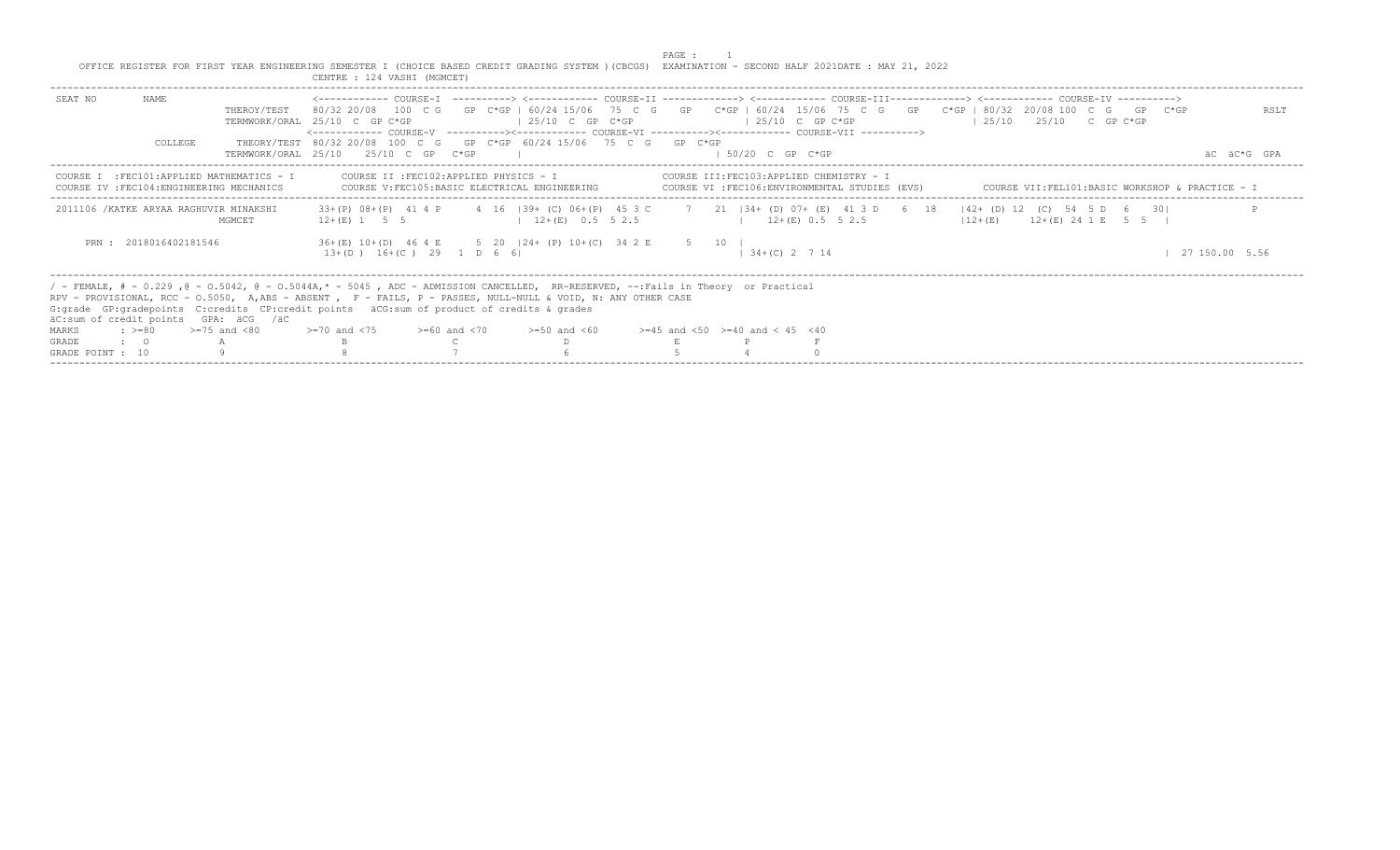|                                  |                       |                                                                                           | OFFICE REGISTER FOR FIRST YEAR ENGINEERING SEMESTER I (CHOICE BASED CREDIT GRADING SYSTEM ) (CBCGS) EXAMINATION - SECOND HALF 2021DATE : MAY 21, 2022<br>CENTRE : 174 VASHI (RAIT)                                                                                                                                                                                                                                                                                                                                                                    |                                                | PAGE : |                                           |                                                                                          |                                                 |  |                |                     |
|----------------------------------|-----------------------|-------------------------------------------------------------------------------------------|-------------------------------------------------------------------------------------------------------------------------------------------------------------------------------------------------------------------------------------------------------------------------------------------------------------------------------------------------------------------------------------------------------------------------------------------------------------------------------------------------------------------------------------------------------|------------------------------------------------|--------|-------------------------------------------|------------------------------------------------------------------------------------------|-------------------------------------------------|--|----------------|---------------------|
| SEAT NO                          | NAME<br>COLLEGE       | THEROY/TEST                                                                               | <------------- COURSE-T ----------> <------------ COURSE-TT -------------> <------------ COURSE-TTT-------------> <------------ COURSE-TV ----------><br>80/32 20/08 100 C G GP C*GP I 60/24 15/06 75 C G GP C*GP   60/24 15/06 75 C G GP C*GP   80/32 20/08 100 C G GP C*GP<br>TERMWORK/ORAL 25/10 C GP C*GP<br><------------- COURSE-V    ----------><-----------    COURSE-VI    -----------><----------    COURSE-VII    ----------><br>THEORY/TEST 80/32 20/08 100 C G GP C*GP 60/24 15/06 75 C G GP C*GP<br>TERMWORK/ORAL 25/10 25/10 C GP C*GP | $125/10$ C GP C*GP                             |        | $125/10$ C GP C*GP<br>$1.50/20$ C GP C*GP |                                                                                          | $1.25/10$ $25/10$ C GP C*GP                     |  |                | RSLT<br>AC AC*G GPA |
|                                  |                       |                                                                                           |                                                                                                                                                                                                                                                                                                                                                                                                                                                                                                                                                       |                                                |        |                                           |                                                                                          |                                                 |  |                |                     |
|                                  |                       | COURSE I   :FEC101:APPLIED MATHEMATICS  —  I<br>COURSE IV : FEC104: ENGINEERING MECHANICS | COURSE II : FEC102: APPLIED PHYSICS - I                                                                                                                                                                                                                                                                                                                                                                                                                                                                                                               | COURSE V: FEC105: BASIC ELECTRICAL ENGINEERING |        |                                           | COURSE III:FEC103:APPLIED CHEMISTRY - I<br>COURSE VI :FEC106:ENVIRONMENTAL STUDIES (EVS) | COURSE VII:FEL101:BASIC WORKSHOP & PRACTICE - I |  |                |                     |
|                                  |                       | 2011115 BHOIR PRAJWAL PRAKASH MEGHANA<br><b>RATT</b>                                      | 52 (C) 08+(P) 60 4 C 7 28   38+ (C) 06+(P) 44 3 D 6 18   41+ (C) 08+ (D) 49 3 C 7 21   61+ (A) 15+ (A) 76 5 A 9 45 <br>$14+(D)$ 1 6 6                                                                                                                                                                                                                                                                                                                                                                                                                 | $17+(C)$ 0.5 7 3.5                             |        |                                           | $17+(C)$ 0.5 7 3.5                                                                       | $118 + (B)$ $17 + (C)$ 35 1 B 8 8 H             |  |                |                     |
|                                  | PRN: 2018016401032487 |                                                                                           | 77+(0) 11+(D) 88 4 0 10 40 128+ (E) 10+(C) 38 2 D 6 12  <br>$16+(C)$ $15+(C)$ $31$ $1$ $C$ $7$ $7$                                                                                                                                                                                                                                                                                                                                                                                                                                                    |                                                |        | $141+ (0)21020$                           |                                                                                          |                                                 |  | 27 212.00 7.85 |                     |
|                                  |                       | äC:sum of credit points GPA: äCG /äC                                                      | / - FEMALE, # - 0.229, @ - 0.5042, @ - 0.5044A,* - 5045, ADC - ADMISSION CANCELLED, RR-RESERVED, --:Fails in Theory or Practical<br>RPV - PROVISIONAL, RCC - 0.5050, A,ABS - ABSENT , F - FAILS, P - PASSES, NULL-NULL & VOID, N: ANY OTHER CASE<br>G: grade GP: gradepoints C: credits CP: credit points äCG: sum of product of credits & grades                                                                                                                                                                                                     |                                                |        |                                           |                                                                                          |                                                 |  |                |                     |
| MARKS                            | $: >=80$              | $>=75$ and $< 80$                                                                         | $\ge$ =70 and <75 $\ge$ =60 and <70 $\ge$ =50 and <60 $\ge$ =45 and <50 $\ge$ =40 and < 45 <40                                                                                                                                                                                                                                                                                                                                                                                                                                                        |                                                |        |                                           |                                                                                          |                                                 |  |                |                     |
| <b>GRADE</b><br>GRADE POINT : 10 | $\cdot$ $\cdot$ 0     |                                                                                           |                                                                                                                                                                                                                                                                                                                                                                                                                                                                                                                                                       |                                                |        |                                           |                                                                                          |                                                 |  |                |                     |
|                                  |                       |                                                                                           |                                                                                                                                                                                                                                                                                                                                                                                                                                                                                                                                                       |                                                |        |                                           |                                                                                          |                                                 |  |                |                     |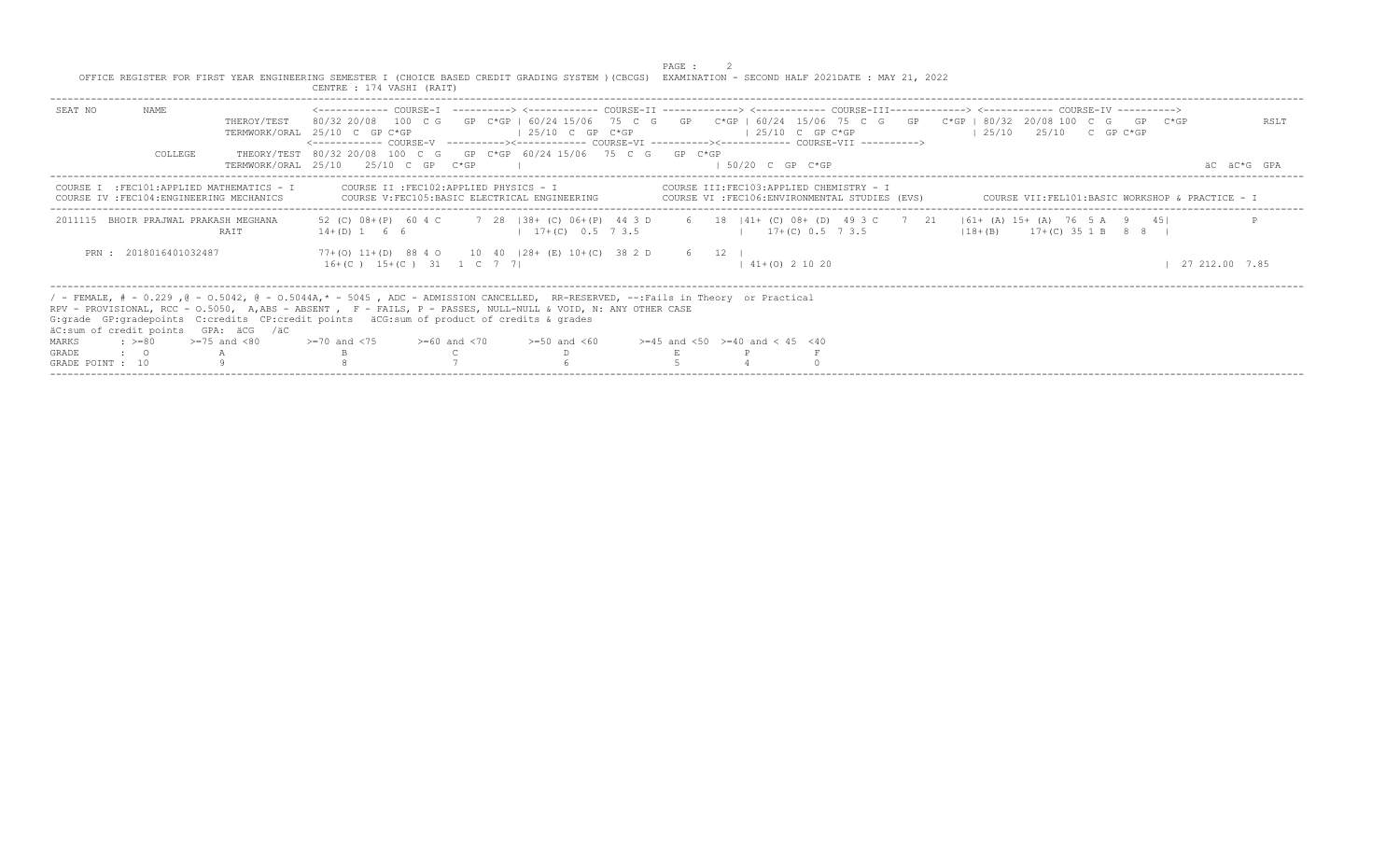|                  |                       |                                                                                         | OFFICE REGISTER FOR FIRST YEAR ENGINEERING SEMESTER I (CHOICE BASED CREDIT GRADING SYSTEM ) (CBCGS) EXAMINATION - SECOND HALF 2021DATE : MAY 21, 2022<br>CENTRE : 237 VASHI (TEC)                                                                                                                                                                 |                       | PAGE : |                     |                                                                                            |                                                                                                                                                                                                                                                                                                          |                  |
|------------------|-----------------------|-----------------------------------------------------------------------------------------|---------------------------------------------------------------------------------------------------------------------------------------------------------------------------------------------------------------------------------------------------------------------------------------------------------------------------------------------------|-----------------------|--------|---------------------|--------------------------------------------------------------------------------------------|----------------------------------------------------------------------------------------------------------------------------------------------------------------------------------------------------------------------------------------------------------------------------------------------------------|------------------|
| SEAT NO          | NAME                  | THEROY/TEST                                                                             | TERMWORK/ORAL 25/10 C GP C*GP<br><------------ COURSE-V    ----------><----------- COURSE-VI    ----------><---------- COURSE-VII    ---------->>                                                                                                                                                                                                 | $125/10$ C GP C*GP    |        | $125/10$ C GP C*GP  |                                                                                            | <------------ COURSE-T ----------> <----------- COURSE-TT -------------> <------------ COURSE-TTT------------> <------------ COURSE-TV -----------><br>80/32 20/08 100 C G GP C*GP   60/24 15/06 75 C G GP C*GP   60/24 15/06 75 C G GP C*GP   80/32 20/08 100 C G GP C*GP<br>$125/10$ $25/10$ C GP C*GP | RSLT             |
|                  | COLLEGE               |                                                                                         | THEORY/TEST 80/32 20/08 100 C G GP C*GP 60/24 15/06 75 C G GP C*GP<br>TERMWORK/ORAL 25/10 25/10 C GP C*GP                                                                                                                                                                                                                                         |                       |        | $1.50/20$ C GP C*GP |                                                                                            |                                                                                                                                                                                                                                                                                                          | AC AC*G GPA      |
|                  |                       | COURSE I : FEC101: APPLIED MATHEMATICS - I<br>COURSE IV : FEC104: ENGINEERING MECHANICS | COURSE II : FEC102: APPLIED PHYSICS - I<br>COURSE V: FEC105: BASIC ELECTRICAL ENGINEERING                                                                                                                                                                                                                                                         |                       |        |                     | COURSE III:FEC103:APPLIED CHEMISTRY - I<br>COURSE VI : FEC106: ENVIRONMENTAL STUDIES (EVS) | COURSE VII:FEL101:BASIC WORKSHOP & PRACTICE - I                                                                                                                                                                                                                                                          |                  |
|                  |                       | 2011116 BAIRI DUKHISYAM SARATHI JANAKI<br><b>TEC</b>                                    | $18+(B)$ 1 8 8                                                                                                                                                                                                                                                                                                                                    | $1, 15+(C)$ 0.5 7 3.5 |        |                     | $12+(E)$ 0.5 5 2.5                                                                         | 00F(F) 14+(B) -- ---- -- --  38+ (C) 12+(0) 50 3 C 7 21  38+ (C) 06+ (P) 44 3 D 6 18  49+ (C) 09+ (E) 58 5 D 6 30 <br>$110+(P)$ $11+(P)$ $21$ 1 P 4 4                                                                                                                                                    |                  |
|                  | PRN: 2018016402518705 |                                                                                         | 54+(C) 12+(C) 66 4 C 7 28   39+ (C) 11+(B) 50 2 C 7 14  <br>$12+(E)$ $10+(P)$ 22 1 P 4 4                                                                                                                                                                                                                                                          |                       |        | $135+(B) 2816$      |                                                                                            |                                                                                                                                                                                                                                                                                                          | $23\ 149.00 - -$ |
|                  |                       | äC:sum of credit points GPA: äCG /äC                                                    | / - FEMALE, # - 0.229, @ - 0.5042, @ - 0.5044A,* - 5045, ADC - ADMISSION CANCELLED, RR-RESERVED, --:Fails in Theory or Practical<br>RPV - PROVISIONAL, RCC - 0.5050, A,ABS - ABSENT , F - FAILS, P - PASSES, NULL-NULL & VOID, N: ANY OTHER CASE<br>G: qrade GP: qradepoints C: credits CP: credit points äCG: sum of product of credits & qrades |                       |        |                     |                                                                                            |                                                                                                                                                                                                                                                                                                          |                  |
| MARKS            | $: z = 80$            | $>=75$ and $< 80$                                                                       | $>1$ 20 and $<$ 75 $>$ $>$ =60 and $<$ 70 $>$ =50 and $<$ 60 $>$ =45 and $<$ 50 $>$ =40 and $<$ 45 $<$ 40                                                                                                                                                                                                                                         |                       |        |                     |                                                                                            |                                                                                                                                                                                                                                                                                                          |                  |
| GRADE            | $\cdot$ $\cdot$ 0     |                                                                                         |                                                                                                                                                                                                                                                                                                                                                   |                       |        |                     |                                                                                            |                                                                                                                                                                                                                                                                                                          |                  |
| GRADE POINT : 10 |                       |                                                                                         |                                                                                                                                                                                                                                                                                                                                                   |                       |        |                     |                                                                                            |                                                                                                                                                                                                                                                                                                          |                  |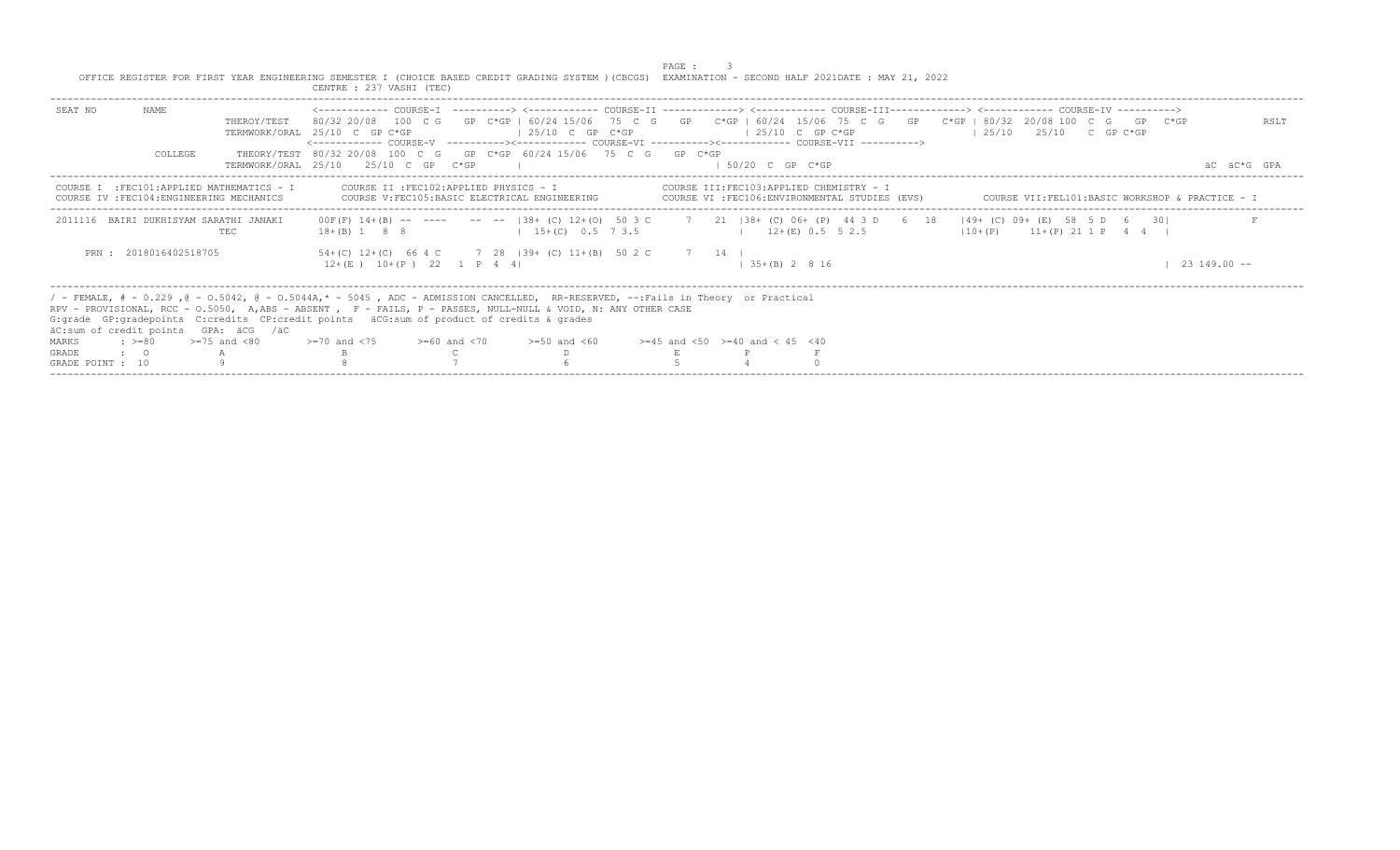|                                                                         |                                                                                         | CENTRE : 403 VASHI (SIGEC)                                                                                                    |                                                                                                                                                                                                                                                                        | PAGE :<br>OFFICE REGISTER FOR FIRST YEAR ENGINEERING SEMESTER I (CHOICE BASED CREDIT GRADING SYSTEM ) (CBCGS) EXAMINATION - SECOND HALF 2021DATE : MAY 21, 2022                                                                                         |                                                   |
|-------------------------------------------------------------------------|-----------------------------------------------------------------------------------------|-------------------------------------------------------------------------------------------------------------------------------|------------------------------------------------------------------------------------------------------------------------------------------------------------------------------------------------------------------------------------------------------------------------|---------------------------------------------------------------------------------------------------------------------------------------------------------------------------------------------------------------------------------------------------------|---------------------------------------------------|
| SEAT NO                                                                 | NAME<br>THEROY/TEST                                                                     | TERMWORK/ORAL 25/10 C GP C*GP                                                                                                 | $125/10$ C GP C*GP                                                                                                                                                                                                                                                     | 80/32 20/08 100 C G GP C*GP   60/24 15/06 75 C G GP C*GP   60/24 15/06 75 C G GP C*GP   80/32 20/08 100 C G GP C*GP<br>$125/10$ C GP C*GP<br><------------ COURSE-V -----------><----------- COURSE-VI -----------><----------- COURSE-VII -----------> | RSLT<br>1 25/10 25/10 C GP C*GP                   |
|                                                                         | COLLEGE                                                                                 | TERMWORK/ORAL 25/10 25/10 C GP C*GP                                                                                           | THEORY/TEST 80/32 20/08 100 C G GP C*GP 60/24 15/06 75 C G GP C*GP                                                                                                                                                                                                     | $1.50/20$ C GP C*GP                                                                                                                                                                                                                                     | AC AC*G GPA                                       |
|                                                                         | COURSE I : FEC101: APPLIED MATHEMATICS - I<br>COURSE IV : FEC104: ENGINEERING MECHANICS | COURSE II : FEC102:APPLIED PHYSICS - I                                                                                        | COURSE V: FEC105: BASIC ELECTRICAL ENGINEERING                                                                                                                                                                                                                         | COURSE III:FEC103:APPLIED CHEMISTRY - I<br>COURSE VI : FEC106: ENVIRONMENTAL STUDIES (EVS)                                                                                                                                                              | COURSE VII: FEL101: BASIC WORKSHOP & PRACTICE - I |
| 2011103<br>YUSUF PATEL                                                  | PATEL YUNUS YUSUF PATEL KHURSHID<br>SIGCE                                               | $22+(0)$ 1 10 10                                                                                                              | $1 \quad 16 + (C) \quad 0.5 \quad 7 \quad 3.5$ $1 \quad 20 + (0) \quad 0.5 \quad 10 \quad 5.0$                                                                                                                                                                         | 00F(F) 10+(D) -- ---- -- -- 139+ (C) 07+(E) 46 3 C 7 21 132+ (D) 06+ (P) 38 3 D 6 18 132+ (P) 08+ (P) 40 5 P 4 201                                                                                                                                      | $117 + (C)$ 18 + (B) 35 1 B 8 8 1                 |
| PRN: 2018016401742861                                                   |                                                                                         | 20+(0) 22+(0) 42 1 0 10 10                                                                                                    | 80+(0) 10+(D) 90 4 0 10 40   24+ (P) 08+(D) 32 2 P                                                                                                                                                                                                                     | $4 \t 8 \t 1$<br>$142+(0)21020$                                                                                                                                                                                                                         | $23163.50 -$                                      |
|                                                                         | 2011104 TAYADE AKASH GANESH REKHA<br>SIGCE                                              | $20+ (0)$ 1 10 10                                                                                                             | $18+(B)$ 0.5 8 4.0                                                                                                                                                                                                                                                     | 32+(P) 14+(B) 46 4 E 5 20   28+ (E) 08+(D) 36 3 E 5 15   24+ (P) 07+ (E) 31 3 P 4 12   00F (F) 08+ (P) -- ------ -- --<br>$14+(D)$ 0.5 6 3.0                                                                                                            | $117+(C)$ $17+(C)$ 34 1 C 7 7 1                   |
| PRN: 2018016401741207                                                   |                                                                                         | $19+(A)$ $18+(B)$ 37 1 B 8 8                                                                                                  | $51+(C)$ 08+(P) 59 4 D 6 24   24+ (P) 07+(E) 31 2 P                                                                                                                                                                                                                    | $4 \t 8$<br>$1, 35+(B)$ 2 8 16                                                                                                                                                                                                                          | $22\;127.00 - -$                                  |
| $: \; > = 80$<br>MARKS<br><b>GRADE</b><br>$\cdot$ 0<br>GRADE POINT : 10 | äC:sum of credit points GPA: äCG /äC<br>$>=75$ and $< 80$                               | G:grade GP:gradepoints C:credits CP:credit points äCG:sum of product of credits & grades<br>$>=70$ and $<75$ $>=60$ and $<70$ | / - FEMALE, # - 0.229, @ - 0.5042, @ - 0.5044A,* - 5045, ADC - ADMISSION CANCELLED, RR-RESERVED, --:Fails in Theory or Practical<br>RPV - PROVISIONAL, RCC - 0.5050, A,ABS - ABSENT , F - FAILS, P - PASSES, NULL-NULL & VOID, N: ANY OTHER CASE<br>$>= 50$ and $< 60$ | $>=45$ and $<50$ $>=40$ and $< 45$ $<40$                                                                                                                                                                                                                |                                                   |

-----------------------------------------------------------------------------------------------------------------------------------------------------------------------------------------------------------------------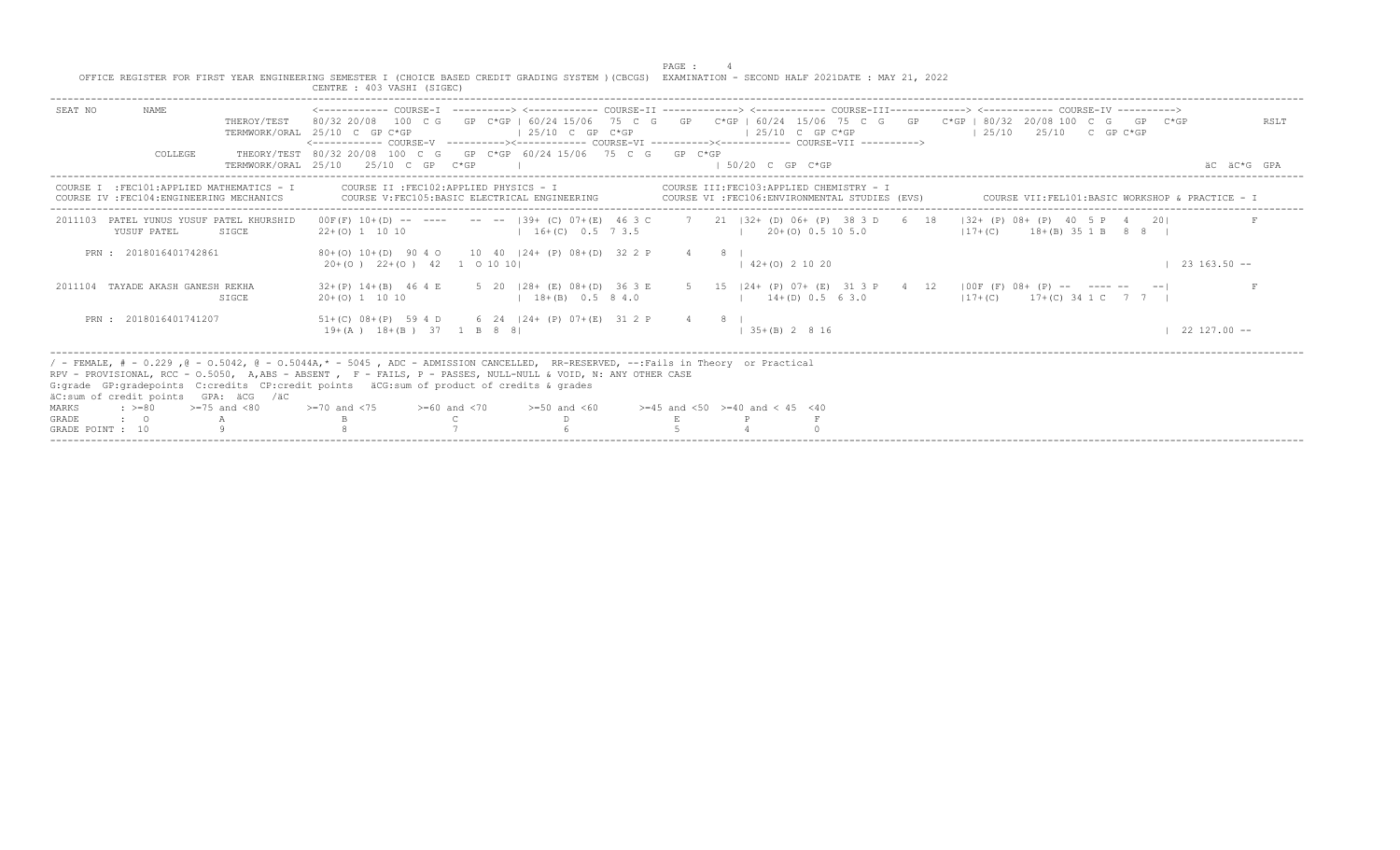|                  |                       |                                                                                         | OFFICE REGISTER FOR FIRST YEAR ENGINEERING SEMESTER I (CHOICE BASED CREDIT GRADING SYSTEM ) (CBCGS) EXAMINATION - SECOND HALF 2021DATE : MAY 21, 2022<br>CENTRE : 524 ANDHERI (MCTCE)                                                                                                                                                                                                                                                                                                                      |                                         | PAGE : |                     |                                                                                                                                                                                                                                                 |                                                 |             |
|------------------|-----------------------|-----------------------------------------------------------------------------------------|------------------------------------------------------------------------------------------------------------------------------------------------------------------------------------------------------------------------------------------------------------------------------------------------------------------------------------------------------------------------------------------------------------------------------------------------------------------------------------------------------------|-----------------------------------------|--------|---------------------|-------------------------------------------------------------------------------------------------------------------------------------------------------------------------------------------------------------------------------------------------|-------------------------------------------------|-------------|
| SEAT NO          | NAME<br>COLLEGE       | THEROY/TEST                                                                             | <------------ COURSE-T ----------> <----------- COURSE-TT -------------> <------------ COURSE-TTT------------> <------------ COURSE-TV ----------><br>80/32 20/08 100 C G GP C*GP I 60/24 15/06 75 C G GP C*GP   60/24 15/06 75 C G GP C*GP   80/32 20/08 100 C G GP C*GP<br>TERMWORK/ORAL 25/10 C GP C*GP<br><------------ COURSE-V    ----------><-----------    COURSE-VI    -----------><----------    COURSE-VII    ----------><br>THEORY/TEST 80/32 20/08 100 C G GP C*GP 60/24 15/06 75 C G GP C*GP | $125/10$ C GP C*GP                      |        | $125/10$ C GP C*GP  |                                                                                                                                                                                                                                                 | $125/10$ $25/10$ C GP C*GP                      | RSLT        |
|                  |                       |                                                                                         | TERMWORK/ORAI, 25/10 25/10 C GP C*GP                                                                                                                                                                                                                                                                                                                                                                                                                                                                       |                                         |        | $1.50/20$ C GP C*GP |                                                                                                                                                                                                                                                 |                                                 | AC AC*G GPA |
|                  |                       | COURSE I : FEC101: APPLIED MATHEMATICS - I<br>COURSE IV : FEC104: ENGINEERING MECHANICS | COURSE V: FEC105: BASIC ELECTRICAL ENGINEERING                                                                                                                                                                                                                                                                                                                                                                                                                                                             | COURSE II : FEC102: APPLIED PHYSICS - I |        |                     | COURSE III:FEC103:APPLIED CHEMISTRY - I<br>COURSE VI : FEC106: ENVIRONMENTAL STUDIES (EVS)                                                                                                                                                      | COURSE VII:FEL101:BASIC WORKSHOP & PRACTICE - I |             |
|                  |                       | 2011102 PATIL SHATIN SUSHANT APARNA<br>MCTCE                                            |                                                                                                                                                                                                                                                                                                                                                                                                                                                                                                            |                                         |        |                     | 00F(F) 00F(F) -- ---- -- --  00F(F) 00F(F) -- ---- -- --  00F(F) 00F(F) -- ---- -- --  00F(F) 00F(F) -- ------ -- --<br>$00F(F)$ ------ $-$   $00F(F)$ ------   $00F(F)$ -----   $00F(F)$ -----   $00F(F)$ $00F(F)$ $00F(F)$ $00F(F)$ --------- |                                                 |             |
|                  | PRN: 2016016400976382 |                                                                                         | $00F(F)$ $00F(F)$ -- --- -- --   $00F(F)$ $00F(F)$ -- ---- -- --  <br>$00F(F)$ $00F(F)$ --------                                                                                                                                                                                                                                                                                                                                                                                                           |                                         |        |                     | $1.00F(F)$ ---- --                                                                                                                                                                                                                              |                                                 | $0.00 -$    |
|                  |                       | äC:sum of credit points GPA: äCG /äC                                                    | / - FEMALE, # - 0.229, @ - 0.5042, @ - 0.5044A,* - 5045, ADC - ADMISSION CANCELLED, RR-RESERVED, --:Fails in Theory or Practical<br>RPV - PROVISIONAL, RCC - 0.5050, A.ABS - ABSENT , F - FAILS, P - PASSES, NULL-NULL & VOID, N: ANY OTHER CASE<br>G: grade GP: gradepoints C: credits CP: credit points äCG: sum of product of credits & grades                                                                                                                                                          |                                         |        |                     |                                                                                                                                                                                                                                                 |                                                 |             |
| MARKS            |                       | $\approx$ $> = 80$ $> = 75$ and $< 80$                                                  | $>=70$ and $<75$ $>=60$ and $<70$ $>=50$ and $<60$ $>=45$ and $<50$ $>=40$ and $< 45$ $<40$                                                                                                                                                                                                                                                                                                                                                                                                                |                                         |        |                     |                                                                                                                                                                                                                                                 |                                                 |             |
| GRADE            | $\cdot$ $\cdot$ 0     |                                                                                         |                                                                                                                                                                                                                                                                                                                                                                                                                                                                                                            |                                         |        |                     |                                                                                                                                                                                                                                                 |                                                 |             |
| GRADE POINT : 10 |                       |                                                                                         |                                                                                                                                                                                                                                                                                                                                                                                                                                                                                                            |                                         |        |                     |                                                                                                                                                                                                                                                 |                                                 |             |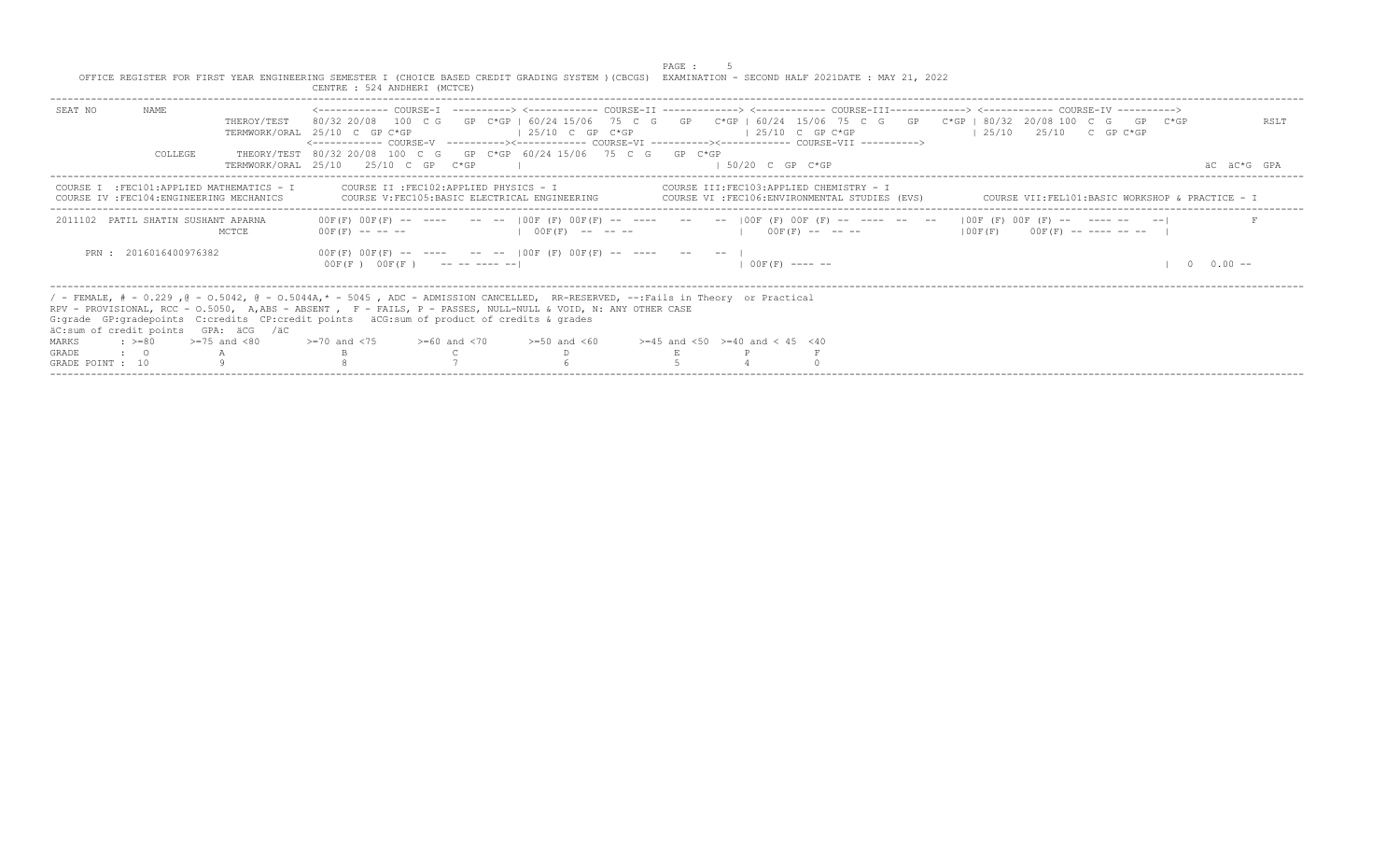|                  |                       |                                                                                         | OFFICE REGISTER FOR FIRST YEAR ENGINEERING SEMESTER I (CHOICE BASED CREDIT GRADING SYSTEM ) (CBCGS) EXAMINATION - SECOND HALF 2021DATE : MAY 21, 2022<br>CENTRE : 532 MALAD (ACE)                                                                                                                                                                                                                                                     |  |                                                        | PAGE : |                     |                          |                                                                                            |                                                 |  |                 |             |
|------------------|-----------------------|-----------------------------------------------------------------------------------------|---------------------------------------------------------------------------------------------------------------------------------------------------------------------------------------------------------------------------------------------------------------------------------------------------------------------------------------------------------------------------------------------------------------------------------------|--|--------------------------------------------------------|--------|---------------------|--------------------------|--------------------------------------------------------------------------------------------|-------------------------------------------------|--|-----------------|-------------|
| SEAT NO          | NAME                  | THEROY/TEST                                                                             | <------------ COURSE-T ----------> <----------- COURSE-TT -------------> <------------ COURSE-TTT------------> <------------ COURSE-TV -----------><br>80/32 20/08 100 C G GP C*GP I 60/24 15/06 75 C G GP C*GP I 60/24 15/06 75 C G GP C*GP I 80/32 20/08 100 C G GP C*GP<br>TERMWORK/ORAL 25/10 C GP C*GP<br><------------ COURSE-V    ----------><-----------    COURSE-VI    -----------><----------    COURSE-VII    ----------> |  | $125/10$ C GP C*GP                                     |        | $125/10$ C GP C*GP  |                          |                                                                                            | $125/10$ $25/10$ C GP C*GP                      |  |                 | RSLT        |
|                  | COLLEGE               |                                                                                         | THEORY/TEST 80/32 20/08 100 C G GP C*GP 60/24 15/06 75 C G GP C*GP<br>TERMWORK/ORAL 25/10 25/10 C GP C*GP                                                                                                                                                                                                                                                                                                                             |  |                                                        |        | $1.50/20$ C GP C*GP |                          |                                                                                            |                                                 |  |                 | AC AC*G GPA |
|                  |                       | COURSE I : FEC101: APPLIED MATHEMATICS - I<br>COURSE IV : FEC104: ENGINEERING MECHANICS | COURSE II : FEC102: APPLIED PHYSICS - I                                                                                                                                                                                                                                                                                                                                                                                               |  | COURSE V: FEC105: BASIC ELECTRICAL ENGINEERING         |        |                     |                          | COURSE III:FEC103:APPLIED CHEMISTRY - I<br>COURSE VI : FEC106: ENVIRONMENTAL STUDIES (EVS) | COURSE VII:FEL101:BASIC WORKSHOP & PRACTICE - I |  |                 |             |
|                  |                       | 2011118 SHINDE JASH RAJENDRA MRUDULA<br>ACE                                             | 32+(P) 17+(O) 49 4 E 5 20   34+ (D) 13+(O) 47 3 C 7 21   39+ (C) 14+ (O) 53 3 B 8 24   00F (F) 13+ (C) -- ---- -- -- --<br>$21+(0)$ 1 10 10                                                                                                                                                                                                                                                                                           |  | $17+(C)$ 0.5 7 3.5                                     |        | $122+(0)0.5105.0$   |                          |                                                                                            | $(23 + (0)$ $23 + (0)$ 46 1 0 10 10 1           |  |                 |             |
|                  | PRN: 2018016401125403 |                                                                                         | $23+(0)$ $23+(0)$ $46$ 1 0 10 10                                                                                                                                                                                                                                                                                                                                                                                                      |  | 33+(P) 15+(A) 48 4 E 5 20   31+ (D) 11+(B) 42 2 D 6 12 |        |                     | $1, 43 + (0), 2, 10, 20$ |                                                                                            |                                                 |  | $22$ 155.50 $-$ |             |
|                  |                       | äC:sum of credit points GPA: äCG /äC                                                    | / - FEMALE, # - 0.229, @ - 0.5042, @ - 0.5044A,* - 5045, ADC - ADMISSION CANCELLED, RR-RESERVED, --:Fails in Theory or Practical<br>RPV - PROVISIONAL, RCC - 0.5050, A,ABS - ABSENT , F - FAILS, P - PASSES, NULL-NULL & VOID, N: ANY OTHER CASE<br>G: grade GP: gradepoints C: credits CP: credit points äCG: sum of product of credits & grades                                                                                     |  |                                                        |        |                     |                          |                                                                                            |                                                 |  |                 |             |
| MARKS            | $: >=80$              | $>=75$ and $< 80$                                                                       | $> = 70$ and $\lt 75$ $> = 60$ and $\lt 70$ $> = 50$ and $\lt 60$ $> = 45$ and $\lt 50$ $> = 40$ and $\lt 45$ $\lt 40$                                                                                                                                                                                                                                                                                                                |  |                                                        |        |                     |                          |                                                                                            |                                                 |  |                 |             |
| <b>GRADE</b>     | $\cdot$ 0             |                                                                                         |                                                                                                                                                                                                                                                                                                                                                                                                                                       |  |                                                        |        |                     |                          |                                                                                            |                                                 |  |                 |             |
| GRADE POINT : 10 |                       |                                                                                         |                                                                                                                                                                                                                                                                                                                                                                                                                                       |  |                                                        |        |                     |                          |                                                                                            |                                                 |  |                 |             |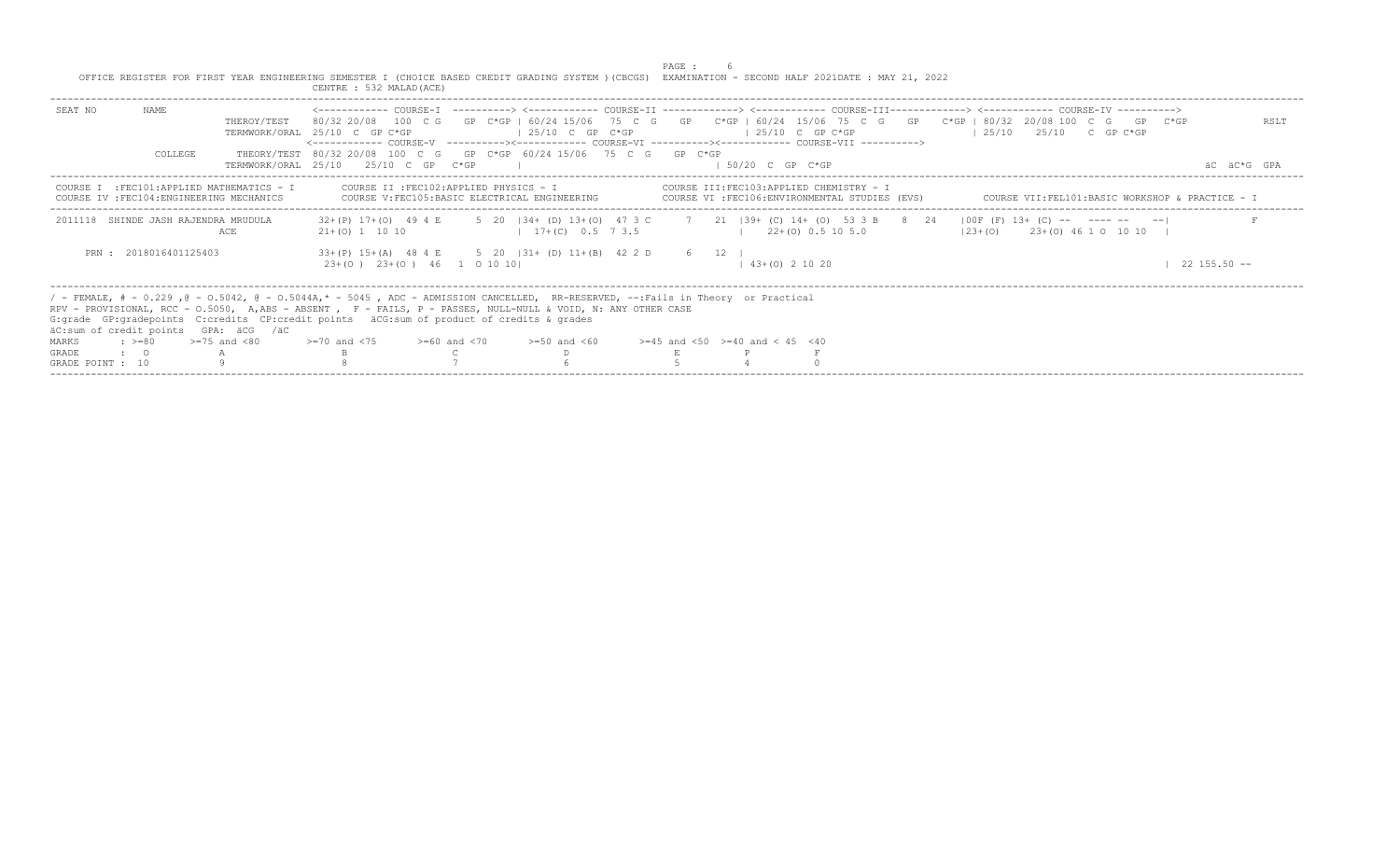|                                           |                                                                                         |                   | OFFICE REGISTER FOR FIRST YEAR ENGINEERING SEMESTER I (CHOICE BASED CREDIT GRADING SYSTEM ) (CBCGS) EXAMINATION - SECOND HALF 2021DATE : MAY 21, 2022<br>CENTRE : 561 PANVEL (PIITE)                                                                                                                                                                                                                    |                    | PAGE : |                                           |                                                                                            |                            |                                                   |               |                     |
|-------------------------------------------|-----------------------------------------------------------------------------------------|-------------------|---------------------------------------------------------------------------------------------------------------------------------------------------------------------------------------------------------------------------------------------------------------------------------------------------------------------------------------------------------------------------------------------------------|--------------------|--------|-------------------------------------------|--------------------------------------------------------------------------------------------|----------------------------|---------------------------------------------------|---------------|---------------------|
| SEAT NO                                   | NAME<br>COLLEGE                                                                         | THEROY/TEST       | 80/32 20/08 100 C G GP C*GP   60/24 15/06 75 C G GP C*GP   60/24 15/06 75 C G GP C*GP   80/32 20/08 100 C G GP C*GP<br>TERMWORK/ORAL 25/10 C GP C*GP<br><------------ COURSE-V    ----------><-----------    COURSE-VI    -----------><----------    COURSE-VII    ----------><br>THEORY/TEST 80/32 20/08 100 C G GP C*GP 60/24 15/06 75 C G GP C*GP<br>TERMWORK/ORAL 25/10 25/10 C GP C*GP             | $125/10$ C GP C*GP |        | $125/10$ C GP C*GP<br>$1.50/20$ C GP C*GP |                                                                                            | $125/10$ $25/10$ C GP C*GP |                                                   |               | RSLT<br>AC AC*G GPA |
|                                           | COURSE I : FEC101: APPLIED MATHEMATICS - I<br>COURSE IV : FEC104: ENGINEERING MECHANICS |                   | COURSE II : FEC102:APPLIED PHYSICS - I<br>COURSE V: FEC105: BASIC ELECTRICAL ENGINEERING                                                                                                                                                                                                                                                                                                                |                    |        |                                           | COURSE III: FEC103: APPLIED CHEMISTRY - I<br>COURSE VI :FEC106:ENVIRONMENTAL STUDIES (EVS) |                            | COURSE VII: FEL101: BASIC WORKSHOP & PRACTICE - I |               |                     |
| 2011107                                   | KHAN MOHAMMED ISHAOUE HABIBULLAH<br>KAUSARI                                             | PIITE             | 41 (D) 11 (D) 52 4 D 6 24   36 (C) 07 (E) 43 3 D 6 18   32 (D) 10 (C) 42 3 D 6 18   32 (P) 12 (C) 44 5 P 4 20 <br>10 (P) 1 4 4 4 12 (E) 0.5 5 2.5                                                                                                                                                                                                                                                       |                    |        |                                           | $(11 (P) 13 (D) 0.5 6 3.0)$ $(11 (P) 15 (C) 26 1 D 6 6)$                                   |                            |                                                   |               |                     |
|                                           | PRN: 2018016401756876                                                                   |                   | 25 (P) 10 (D) 35 4 P 4 16   44 (B) 11 (B) 55 2 B 8 16  <br>13 (D) 11 (P) 24 1 E 5 5                                                                                                                                                                                                                                                                                                                     |                    |        | $124$ (E) 2 5 10                          |                                                                                            |                            |                                                   | 127142.505.28 |                     |
| MARKS<br><b>GRADE</b><br>GRADE POINT : 10 | äC:sum of credit points GPA: äCG /äC<br>$: z = 80$<br>$\cdot$ 0                         | $>=75$ and $< 80$ | / - FEMALE, # - 0.229, @ - 0.5042, @ - 0.5044A,* - 5045, ADC - ADMISSION CANCELLED, RR-RESERVED, --:Fails in Theory or Practical<br>RPV - PROVISIONAL, RCC - O.5050, A.ABS - ABSENT , F - FAILS, P - PASSES, NULL-NULL & VOID, N: ANY OTHER CASE<br>G: qrade GP: qradepoints C: credits CP: credit points äCG: sum of product of credits & qrades<br>$>=70$ and $<75$ $>=60$ and $<70$ $>=50$ and $<60$ |                    |        | $>=45$ and $<50$ $>=40$ and $< 45$ $<40$  |                                                                                            |                            |                                                   |               |                     |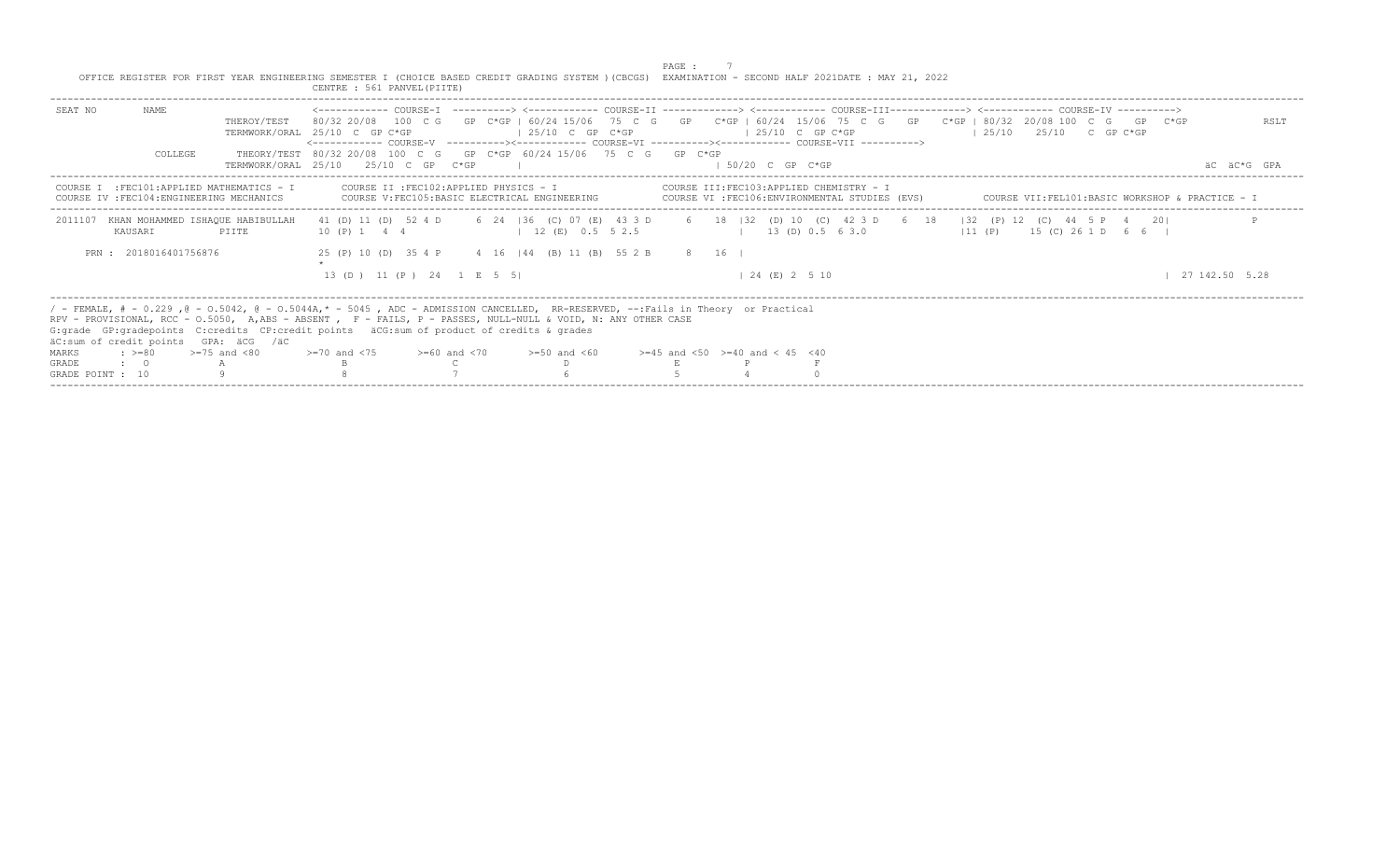|                  |                        |                                                                                         | OFFICE REGISTER FOR FIRST YEAR ENGINEERING SEMESTER I (CHOICE BASED CREDIT GRADING SYSTEM ) (CBCGS) EXAMINATION - SECOND HALF 2021DATE : MAY 21, 2022<br>CENTRE : 692 (SCE)                                                                                                                                                                                                                                                                                                                                |                    | PAGE : |                                         |                |                                                 |                                                 |  |                |
|------------------|------------------------|-----------------------------------------------------------------------------------------|------------------------------------------------------------------------------------------------------------------------------------------------------------------------------------------------------------------------------------------------------------------------------------------------------------------------------------------------------------------------------------------------------------------------------------------------------------------------------------------------------------|--------------------|--------|-----------------------------------------|----------------|-------------------------------------------------|-------------------------------------------------|--|----------------|
| SEAT NO          | NAME<br>COLLEGE        | THEROY/TEST                                                                             | <------------ COURSE-T ----------> <----------- COURSE-TT -------------> <------------ COURSE-TTT------------> <------------ COURSE-TV ----------><br>80/32 20/08 100 C G GP C*GP I 60/24 15/06 75 C G GP C*GP   60/24 15/06 75 C G GP C*GP   80/32 20/08 100 C G GP C*GP<br>TERMWORK/ORAL 25/10 C GP C*GP<br><------------ COURSE-V    ----------><-----------    COURSE-VI    -----------><----------    COURSE-VII    ----------><br>THEORY/TEST 80/32 20/08 100 C G GP C*GP 60/24 15/06 75 C G GP C*GP | $125/10$ C GP C*GP |        | $125/10$ C GP C*GP                      |                |                                                 | $125/10$ $25/10$ C GP C*GP                      |  | RSLT           |
|                  |                        |                                                                                         | TERMWORK/ORAT, 25/10 25/10 C GP C*GP                                                                                                                                                                                                                                                                                                                                                                                                                                                                       |                    |        | $1.50/20$ C GP C*GP                     |                |                                                 |                                                 |  | AC AC*G GPA    |
|                  |                        | COURSE I : FEC101: APPLIED MATHEMATICS - I<br>COURSE IV : FEC104: ENGINEERING MECHANICS | COURSE II :FEC102:APPLIED PHYSICS - I<br>COURSE V: FEC105: BASIC ELECTRICAL ENGINEERING                                                                                                                                                                                                                                                                                                                                                                                                                    |                    |        | COURSE III:FEC103:APPLIED CHEMISTRY - I |                | COURSE VI : FEC106: ENVIRONMENTAL STUDIES (EVS) | COURSE VII:FEL101:BASIC WORKSHOP & PRACTICE - I |  |                |
|                  |                        | 2011117 ATPADKAR ROHIT SANTOSH SUJATA<br>SCE                                            | 52 (C) 09+(E) 61 4 C 7 28   24+ (P) 08+(D) 32 3 P 4 12   48+ (O) 07+ (E) 55 3 B 8 24   61+ (A) 08+ (P) 69 5 C 7 35 <br>$16+(C)$ 1 7 7 1 17+(C) 0.5 7 3.5                                                                                                                                                                                                                                                                                                                                                   |                    |        | $1 \t20+(0) \t0.5 \t10 \t5.0$           |                |                                                 | $(20+(0)$ $20+(0)$ 40 1 0 10 10                 |  |                |
|                  | PRN : 2018016400239385 |                                                                                         | 74+(0) 08+(P) 82 4 0 10 40   24+ (P) 07+(E) 31 2 P 4 8  <br>$21+ (0)$ $20+ (0)$ $41$ 1 0 10 10                                                                                                                                                                                                                                                                                                                                                                                                             |                    |        |                                         | $138+(A) 2918$ |                                                 |                                                 |  | 27 200.50 7.43 |
|                  |                        | äC:sum of credit points GPA: äCG /äC                                                    | / - FEMALE, # - 0.229, @ - 0.5042, @ - 0.5044A,* - 5045, ADC - ADMISSION CANCELLED, RR-RESERVED, --:Fails in Theory or Practical<br>RPV - PROVISIONAL, RCC - 0.5050, A.ABS - ABSENT , F - FAILS, P - PASSES, NULL-NULL & VOID, N: ANY OTHER CASE<br>G: grade GP: gradepoints C: credits CP: credit points äCG: sum of product of credits & grades                                                                                                                                                          |                    |        |                                         |                |                                                 |                                                 |  |                |
| MARKS            | $: z = 80$             | $>=75$ and $< 80$                                                                       | $> = 70$ and $< 75$ $> = 60$ and $< 70$ $> = 50$ and $< 60$ $> = 45$ and $< 50$ $> = 40$ and $< 45$ $< 40$                                                                                                                                                                                                                                                                                                                                                                                                 |                    |        |                                         |                |                                                 |                                                 |  |                |
| <b>GRADE</b>     | $\cdot$ 0              |                                                                                         |                                                                                                                                                                                                                                                                                                                                                                                                                                                                                                            |                    |        |                                         |                |                                                 |                                                 |  |                |
| GRADE POINT : 10 |                        |                                                                                         |                                                                                                                                                                                                                                                                                                                                                                                                                                                                                                            |                    |        |                                         |                |                                                 |                                                 |  |                |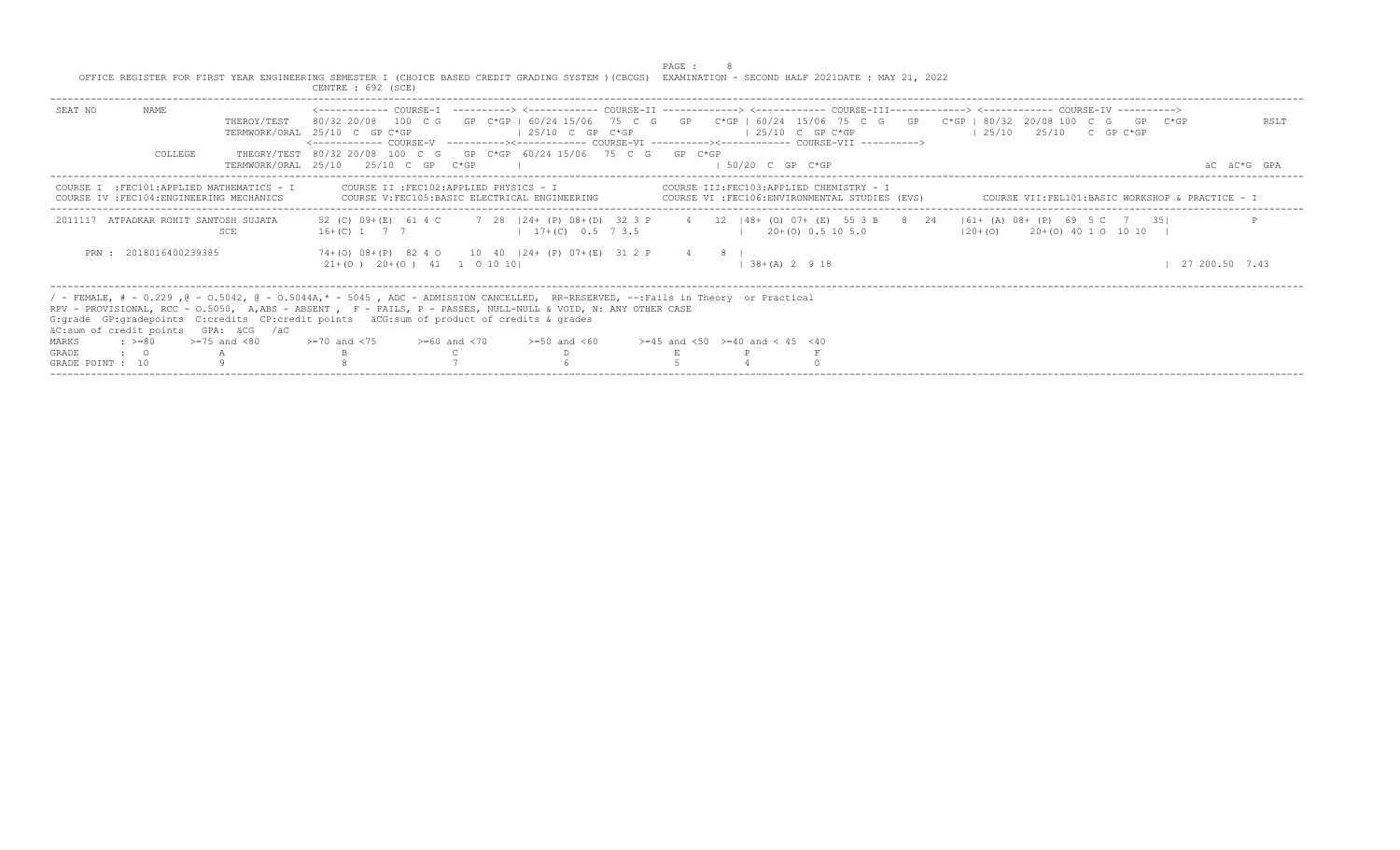|                                                                                                                                                       |  |                    |  |  |  | PAGE : |  |  |  |
|-------------------------------------------------------------------------------------------------------------------------------------------------------|--|--------------------|--|--|--|--------|--|--|--|
| OFFICE REGISTER FOR FIRST YEAR ENGINEERING SEMESTER I (CHOICE BASED CREDIT GRADING SYSTEM ) (CBCGS) EXAMINATION - SECOND HALF 2021DATE : MAY 21, 2022 |  |                    |  |  |  |        |  |  |  |
|                                                                                                                                                       |  | CENTRE : 736 (XIE) |  |  |  |        |  |  |  |

| NAME.<br>SEAT NO<br>THEROY/TEST                                                                        | 80/32 20/08 100 C G GP C*GP   60/24 15/06 75 C G GP C*GP   60/24 15/06 75 C G GP C*GP   80/32 20/08 100 C G GP C*GP<br>TERMWORK/ORAL 25/10 C GP C*GP<br>$125/10$ C GP C*GP<br><------------ COURSE-V ----------><------------ COURSE-VI ----------><------------ COURSE-VII ---------->>                                                                                                                                            | $125/10$ C GP C*GP                                                                         | RSLT<br>$125/10$ $25/10$ C GP C*GP              |
|--------------------------------------------------------------------------------------------------------|-------------------------------------------------------------------------------------------------------------------------------------------------------------------------------------------------------------------------------------------------------------------------------------------------------------------------------------------------------------------------------------------------------------------------------------|--------------------------------------------------------------------------------------------|-------------------------------------------------|
| COLLEGE                                                                                                | THEORY/TEST 80/32 20/08 100 C G GP C*GP 60/24 15/06 75 C G GP C*GP<br>TERMWORK/ORAL 25/10 25/10 C GP C*GP                                                                                                                                                                                                                                                                                                                           | 50/20 C GP C*GP                                                                            | äC äC*G GPA                                     |
| COURSE I : FEC101: APPLIED MATHEMATICS - I<br>COURSE IV : FEC104: ENGINEERING MECHANICS                | COURSE II : FEC102:APPLIED PHYSICS - I<br>COURSE V: FEC105: BASIC ELECTRICAL ENGINEERING                                                                                                                                                                                                                                                                                                                                            | COURSE III: FEC103: APPLIED CHEMISTRY - I<br>COURSE VI :FEC106:ENVIRONMENTAL STUDIES (EVS) | COURSE VII:FEL101:BASIC WORKSHOP & PRACTICE - I |
| 2011101 /POOBALRAYER ESTHER SAIJARANI LAS<br>INGTON PRAWINCILA XIE                                     | 36+(E) 10+(D) 46 4 E 5 20   26+ (P) 09+(C) 35 3 E 5 15   24+ (P) 10+ (C) 34 3 E 5 15   00F (F) 09+ (E) -- ------ -- -- <br>$16+(C)$ 1 7 7<br>$123+(0)0.5105.0$                                                                                                                                                                                                                                                                      | $1 \t21+(0) \t0.5 \t10 \t5.0$                                                              | $ 20+(0)$ 16+(C) 36 1 B 8 8                     |
| PRN: 2018016400737225                                                                                  | $33+(P)$ 10+(D) 43 4 P 4 16   33+ (D) 10+(C) 43 2 D 6 12  <br>$24+(0)$ 17+(C) 41 1 0 10 10                                                                                                                                                                                                                                                                                                                                          | $41+(0)$ 2 10 20                                                                           | $22.133.00 - -$                                 |
| äC:sum of credit points GPA: äCG /äC<br>MARKS<br><b>GRADE</b><br>$\cdot$ $\cdot$ 0<br>GRADE POINT : 10 | / - FEMALE, # - 0.229, @ - 0.5042, @ - 0.5044A,* - 5045, ADC - ADMISSION CANCELLED, RR-RESERVED, --:Fails in Theory or Practical<br>RPV - PROVISIONAL, RCC - 0.5050, A,ABS - ABSENT , F - FAILS, P - PASSES, NULL-NULL & VOID, N: ANY OTHER CASE<br>G: qrade GP: qradepoints C: credits CP: credit points äCG: sum of product of credits & qrades<br>: $> = 80$ $> = 75$ and <80 $> = 70$ and <75 $> = 60$ and <70 $> = 50$ and <60 | $>=45$ and $<50$ $>=40$ and $< 45$ $<40$                                                   |                                                 |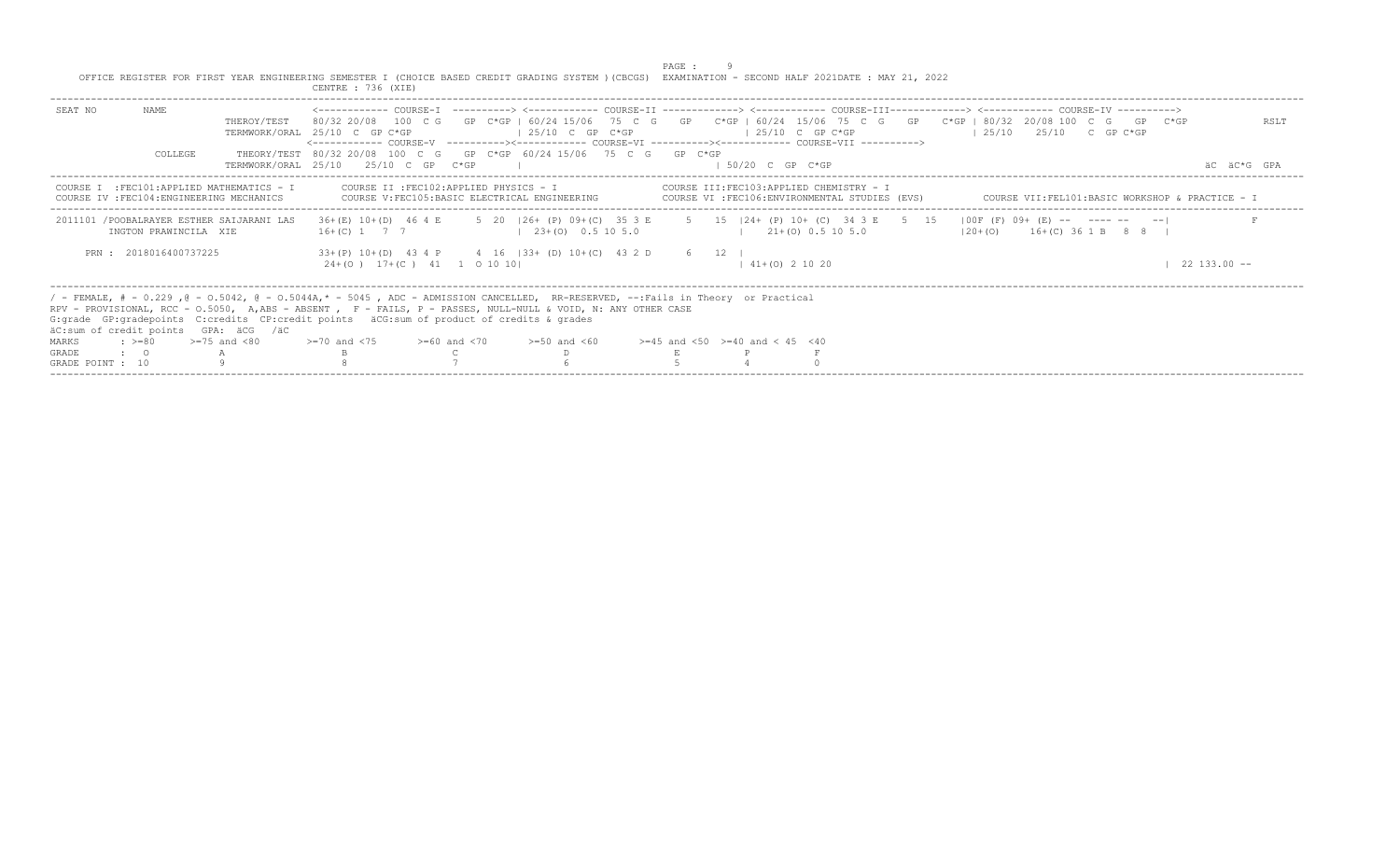|                                                                                                                                                       | PAGE : |
|-------------------------------------------------------------------------------------------------------------------------------------------------------|--------|
| OFFICE REGISTER FOR FIRST YEAR ENGINEERING SEMESTER I (CHOICE BASED CREDIT GRADING SYSTEM ) (CBCGS) EXAMINATION - SECOND HALF 2021DATE : MAY 21, 2022 |        |
| CENTRE : 776 ARIET                                                                                                                                    |        |

| NAMF.<br>SEAT NO<br>THEROY/TEST                                                                   | 80/32 20/08 100 C G GP C*GP   60/24 15/06 75 C G GP C*GP   60/24 15/06 75 C G GP C*GP   80/32 20/08 100 C G GP C*GP<br>$125/10$ C GP C*GP<br>TERMWORK/ORAL 25/10 C GP C*GP                                                                                                                                                                                                                                                                                     | $125/10$ C GP C*GP                                                                       | RSLT<br>$125/10$ $25/10$ C GP C*GP              |
|---------------------------------------------------------------------------------------------------|----------------------------------------------------------------------------------------------------------------------------------------------------------------------------------------------------------------------------------------------------------------------------------------------------------------------------------------------------------------------------------------------------------------------------------------------------------------|------------------------------------------------------------------------------------------|-------------------------------------------------|
| COLLEGE                                                                                           | <------------ COURSE-V -----------><----------- COURSE-VI -----------><----------- COURSE-VII -----------><br>THEORY/TEST 80/32 20/08 100 C G GP C*GP 60/24 15/06 75 C G GP C*GP<br>TERMWORK/ORAL 25/10 25/10 C GP C*GP                                                                                                                                                                                                                                        | 1 50/20 C GP C*GP                                                                        | äC äC*G GPA                                     |
| COURSE I : FEC101: APPLIED MATHEMATICS - I<br>IV : FEC104: ENGINEERING MECHANICS<br><b>COURSE</b> | COURSE II :FEC102:APPLIED PHYSICS - I<br>COURSE V:FEC105:BASIC ELECTRICAL ENGINEERING                                                                                                                                                                                                                                                                                                                                                                          | COURSE III:FEC103:APPLIED CHEMISTRY - I<br>COURSE VI :FEC106:ENVIRONMENTAL STUDIES (EVS) | COURSE VII:FEL101:BASIC WORKSHOP & PRACTICE - I |
| GAIKWAD RAJANIKANT RAVINDRA SHAL<br>2011113<br>ARIET<br>INI                                       | A (F) 10+(D) -- ---- -- --  28+ (E) 08+(D) 36 3 E 5 15  44+ (B) 10+ (C) 54 3 B 8 24  46+ (D) 13+ (C) 59 5 D 6 30 <br>$12 + (E)$ 1 5 5 1 $10+ (P)$ 0.5 4 2.0                                                                                                                                                                                                                                                                                                    | $12+(E)$ 0.5 5 2.5                                                                       | $11+(P)$ $11+(P)$ 22 1 P 4 4                    |
| PRN: 2018016402136954                                                                             | $32+(P)$ 12+(C) 44 4 P 4 16   28+ (E) 08+ (D) 36 2 E 5 10  <br>$11+(P)$ $12+(E)$ $23$ $1 E$ 5 5                                                                                                                                                                                                                                                                                                                                                                | $21+(P)$ 2 4 8                                                                           | $23, 121, 50$ --                                |
| äC:sum of credit points GPA: äCG /äC<br>MARKS<br>GRADE<br>$\cdot$ $\cdot$ 0<br>GRADE POINT : 10   | / - FEMALE, # - 0.229, @ - 0.5042, @ - 0.5044A,* - 5045, ADC - ADMISSION CANCELLED, RR-RESERVED, --:Fails in Theory or Practical<br>RPV - PROVISIONAL, RCC - 0.5050, A,ABS - ABSENT , F - FAILS, P - PASSES, NULL-NULL & VOID, N: ANY OTHER CASE<br>G:grade GP:gradepoints C:credits CP:credit points äCG:sum of product of credits & grades<br>: >=80 $\rightarrow$ =75 and <80 $\rightarrow$ =70 and <75 $\rightarrow$ =60 and <70 $\rightarrow$ =50 and <60 | $>=45$ and $<50$ $>=40$ and $< 45$ $<40$                                                 |                                                 |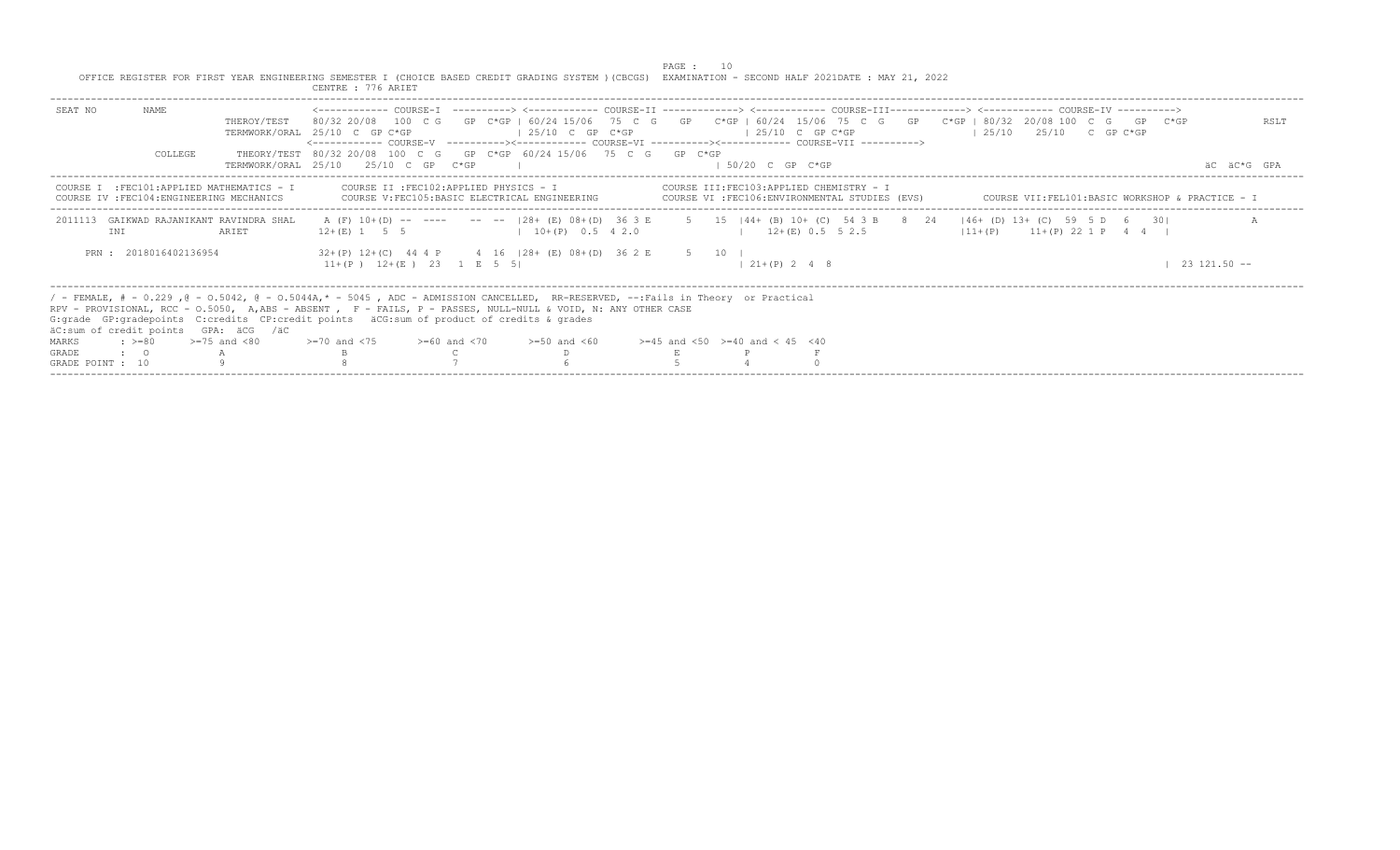|                  |                       |                                                                                         | OFFICE REGISTER FOR FIRST YEAR ENGINEERING SEMESTER I (CHOICE BASED CREDIT GRADING SYSTEM ) (CBCGS) EXAMINATION - SECOND HALF 2021DATE : MAY 21, 2022<br>CENTRE : 822 KHALAPUR (PILLAI)                                                                                                                                                           |                                                        | PAGE : 11 |                     |                                                                                            |                                                                                                                                                                                                                                                                                                          |                  |  |
|------------------|-----------------------|-----------------------------------------------------------------------------------------|---------------------------------------------------------------------------------------------------------------------------------------------------------------------------------------------------------------------------------------------------------------------------------------------------------------------------------------------------|--------------------------------------------------------|-----------|---------------------|--------------------------------------------------------------------------------------------|----------------------------------------------------------------------------------------------------------------------------------------------------------------------------------------------------------------------------------------------------------------------------------------------------------|------------------|--|
| SEAT NO          | NAME                  | THEROY/TEST                                                                             | TERMWORK/ORAL 25/10 C GP C*GP<br><------------ COURSE-V    ----------><----------- COURSE-VI    ----------><---------- COURSE-VII    ---------->>                                                                                                                                                                                                 | $125/10$ C GP C*GP                                     |           | $125/10$ C GP C*GP  |                                                                                            | <------------ COURSE-T ----------> <----------- COURSE-TT -------------> <------------ COURSE-TTT------------> <------------ COURSE-TV -----------><br>80/32 20/08 100 C G GP C*GP I 60/24 15/06 75 C G GP C*GP   60/24 15/06 75 C G GP C*GP   80/32 20/08 100 C G GP C*GP<br>$125/10$ $25/10$ C GP C*GP | RSLT             |  |
|                  | COLLEGE               |                                                                                         | THEORY/TEST 80/32 20/08 100 C G GP C*GP 60/24 15/06 75 C G GP C*GP<br>TERMWORK/ORAL 25/10 25/10 C GP C*GP                                                                                                                                                                                                                                         |                                                        |           | $1.50/20$ C GP C*GP |                                                                                            |                                                                                                                                                                                                                                                                                                          | AC AC*G GPA      |  |
|                  |                       | COURSE I : FEC101: APPLIED MATHEMATICS - I<br>COURSE IV : FEC104: ENGINEERING MECHANICS | COURSE II : FEC102: APPLIED PHYSICS - I                                                                                                                                                                                                                                                                                                           | COURSE V: FEC105: BASIC ELECTRICAL ENGINEERING         |           |                     | COURSE III:FEC103:APPLIED CHEMISTRY - I<br>COURSE VI : FEC106: ENVIRONMENTAL STUDIES (EVS) | COURSE VII:FEL101:BASIC WORKSHOP & PRACTICE - I                                                                                                                                                                                                                                                          |                  |  |
|                  |                       | 2011108 SHIMPI ATHARV AJAY ASHWINI<br>PILLAI'S                                          |                                                                                                                                                                                                                                                                                                                                                   | $11+(P)$ 1 4 4 $13+(D)$ 0.5 6 3.0 $1 + (P)$ 0.5 7 3.5  |           |                     |                                                                                            | 00F(F) 14+(B) -- ---- -- --  48+ (O) 08+(D) 56 3 B 8 24  24+ (P) 06+ (P) 30 3 P 4 12  40+ (D) 09+ (E) 49 5 E 5 25 <br>$11 + (P)$ $10 + (P)$ $21$ 1 P 4 4                                                                                                                                                 |                  |  |
|                  | PRN: 2018016401946621 |                                                                                         | 18+(B) 17+(C) 35 1 B 8 8                                                                                                                                                                                                                                                                                                                          | 32+(P) 09+(E) 41 4 P 4 16   35+ (D) 06+(P) 41 2 D 6 12 |           | $1, 34+(C)$ 2 7 14  |                                                                                            |                                                                                                                                                                                                                                                                                                          | $23\ 125.50 - -$ |  |
|                  |                       | äC:sum of credit points GPA: äCG /äC                                                    | / - FEMALE, # - 0.229, @ - 0.5042, @ - 0.5044A,* - 5045, ADC - ADMISSION CANCELLED, RR-RESERVED, --:Fails in Theory or Practical<br>RPV - PROVISIONAL, RCC - 0.5050, A,ABS - ABSENT , F - FAILS, P - PASSES, NULL-NULL & VOID, N: ANY OTHER CASE<br>G: qrade GP: qradepoints C: credits CP: credit points äCG: sum of product of credits & qrades |                                                        |           |                     |                                                                                            |                                                                                                                                                                                                                                                                                                          |                  |  |
| MARKS            | $: z = 80$            | $>=75$ and $< 80$                                                                       | $>1$ 20 and $<$ 75 $>$ $>$ = 60 and $<$ 70 $>$ = 50 and $<$ 60 $>$ = 45 and $<$ 50 $>$ = 40 and $<$ 45 $<$ 40                                                                                                                                                                                                                                     |                                                        |           |                     |                                                                                            |                                                                                                                                                                                                                                                                                                          |                  |  |
| GRADE            | $\cdot$ 0             |                                                                                         |                                                                                                                                                                                                                                                                                                                                                   |                                                        |           |                     |                                                                                            |                                                                                                                                                                                                                                                                                                          |                  |  |
| GRADE POINT : 10 |                       |                                                                                         |                                                                                                                                                                                                                                                                                                                                                   |                                                        |           |                     |                                                                                            |                                                                                                                                                                                                                                                                                                          |                  |  |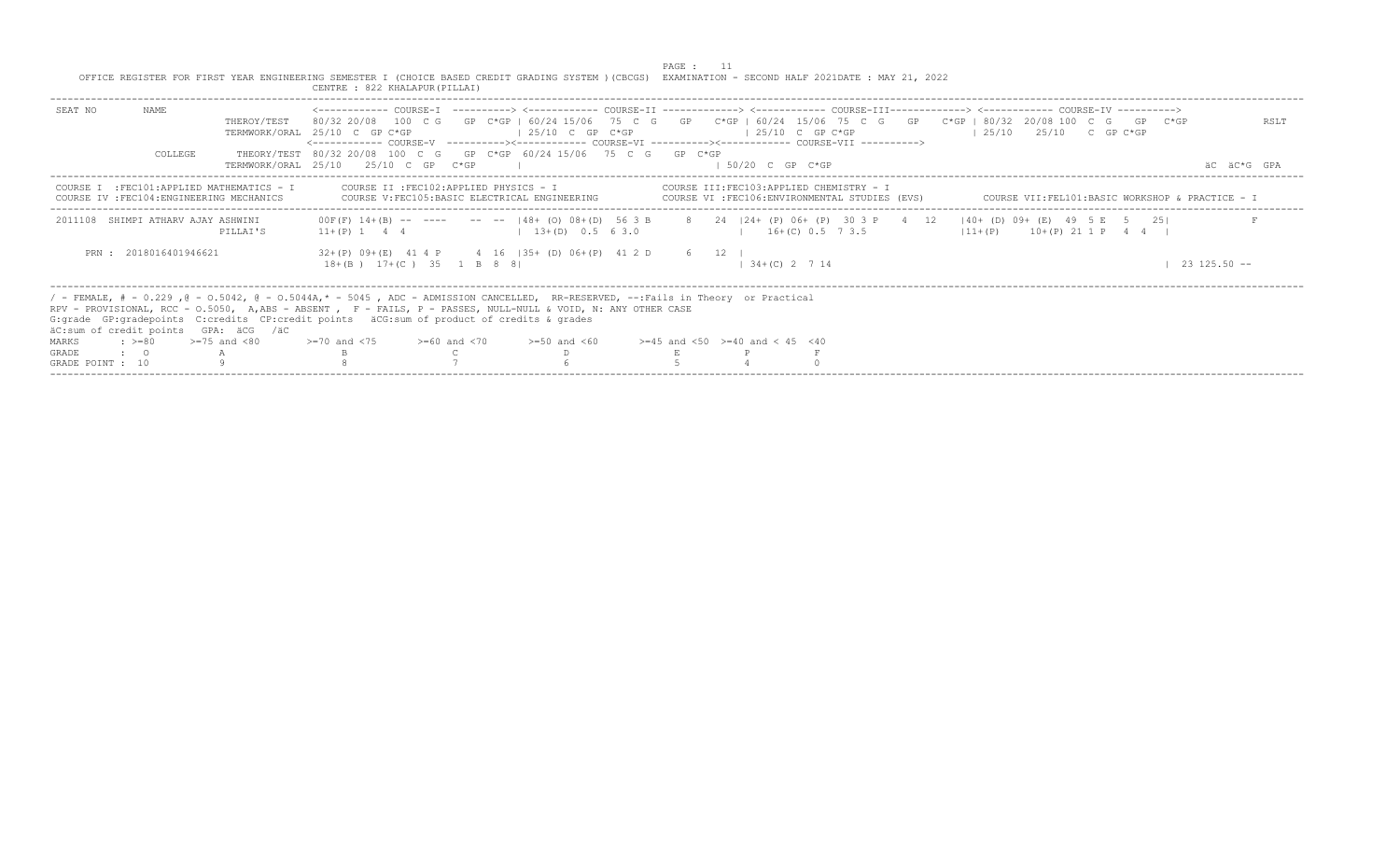|                  |                                |                                                                                         | OFFICE REGISTER FOR FIRST YEAR ENGINEERING SEMESTER I (CHOICE BASED CREDIT GRADING SYSTEM ) (CBCGS) EXAMINATION - SECOND HALF 2021DATE : MAY 21, 2022<br>CENTRE : 823 VASAI (VIVA-TECH)                                                                                                                                                                                                                                                                                                                     |                    | PAGE : |                                                                                          |  |  |                                                 |                |
|------------------|--------------------------------|-----------------------------------------------------------------------------------------|-------------------------------------------------------------------------------------------------------------------------------------------------------------------------------------------------------------------------------------------------------------------------------------------------------------------------------------------------------------------------------------------------------------------------------------------------------------------------------------------------------------|--------------------|--------|------------------------------------------------------------------------------------------|--|--|-------------------------------------------------|----------------|
| SEAT NO          | NAME<br>COLLEGE                | THEROY/TEST                                                                             | <------------ COURSE-T ----------> <----------- COURSE-TT -------------> <------------ COURSE-TTT------------> <------------ COURSE-TV -----------><br>80/32 20/08 100 C G GP C*GP I 60/24 15/06 75 C G GP C*GP   60/24 15/06 75 C G GP C*GP   80/32 20/08 100 C G GP C*GP<br>TERMWORK/ORAL 25/10 C GP C*GP<br><------------ COURSE-V    ----------><-----------    COURSE-VI    -----------><----------    COURSE-VII    ----------><br>THEORY/TEST 80/32 20/08 100 C G GP C*GP 60/24 15/06 75 C G GP C*GP | $125/10$ C GP C*GP |        | $125/10$ C GP C*GP                                                                       |  |  | $125/10$ $25/10$ C GP C*GP                      | RSLT           |
|                  |                                |                                                                                         | TERMWORK/ORAL 25/10 25/10 C GP C*GP                                                                                                                                                                                                                                                                                                                                                                                                                                                                         |                    |        | $1.50/20$ C GP C*GP                                                                      |  |  |                                                 | AC AC*G GPA    |
|                  |                                | COURSE I : FEC101: APPLIED MATHEMATICS - I<br>COURSE IV : FEC104: ENGINEERING MECHANICS | COURSE II : FEC102: APPLIED PHYSICS - I<br>COURSE V: FEC105: BASIC ELECTRICAL ENGINEERING                                                                                                                                                                                                                                                                                                                                                                                                                   |                    |        | COURSE III:FEC103:APPLIED CHEMISTRY - I<br>COURSE VI :FEC106:ENVIRONMENTAL STUDIES (EVS) |  |  | COURSE VII:FEL101:BASIC WORKSHOP & PRACTICE - I |                |
|                  |                                | 2011112 KARALE VISHAL KISHOR KAVITA<br>VIVA-TECH                                        | 47 (D) 09+ (E) 56 4 D 6 24   38 (C) 06+ (P) 44 3 D 6 18   36 (C) 07+ (E) 43 3 D 6 18   34 (P) 08+ (P) 42 5 P 4 20 <br>$14+(D)$ 1 6 6                                                                                                                                                                                                                                                                                                                                                                        | $19+(A)$ 0.5 9 4.5 |        | $120+(0)0.5105.0$                                                                        |  |  | $(15 + (C))$ $12 + (E)$ 27 1 D 6 6 I            |                |
|                  | PRN: 2018016401713455          |                                                                                         | 48 (C) 09+(E) 57 4 D 6 24   24+ (P) 09+ (C) 33 2 P 4 8  <br>$19+(A)$ $10+(P)$ 29 1 D 6 6                                                                                                                                                                                                                                                                                                                                                                                                                    |                    |        | $140+ (0) 21020$                                                                         |  |  |                                                 | 27 159.50 5.91 |
|                  |                                | äC:sum of credit points GPA: äCG /äC                                                    | / - FEMALE, # - 0.229, @ - 0.5042, @ - 0.5044A,* - 5045, ADC - ADMISSION CANCELLED, RR-RESERVED, --:Fails in Theory or Practical<br>RPV - PROVISIONAL, RCC - 0.5050, A,ABS - ABSENT , F - FAILS, P - PASSES, NULL-NULL & VOID, N: ANY OTHER CASE<br>G: grade GP: gradepoints C: credits CP: credit points äCG: sum of product of credits & grades                                                                                                                                                           |                    |        |                                                                                          |  |  |                                                 |                |
| MARKS            | $\Rightarrow$ $\Rightarrow$ 80 | $>=75$ and $<80$                                                                        | $\ge$ =70 and <75 $\ge$ =60 and <70 $\ge$ =50 and <60 $\ge$ =45 and <50 $\ge$ =40 and < 45 <40                                                                                                                                                                                                                                                                                                                                                                                                              |                    |        |                                                                                          |  |  |                                                 |                |
| GRADE            | $\cdot$ 0                      |                                                                                         |                                                                                                                                                                                                                                                                                                                                                                                                                                                                                                             |                    |        |                                                                                          |  |  |                                                 |                |
| GRADE POINT : 10 |                                |                                                                                         |                                                                                                                                                                                                                                                                                                                                                                                                                                                                                                             |                    |        |                                                                                          |  |  |                                                 |                |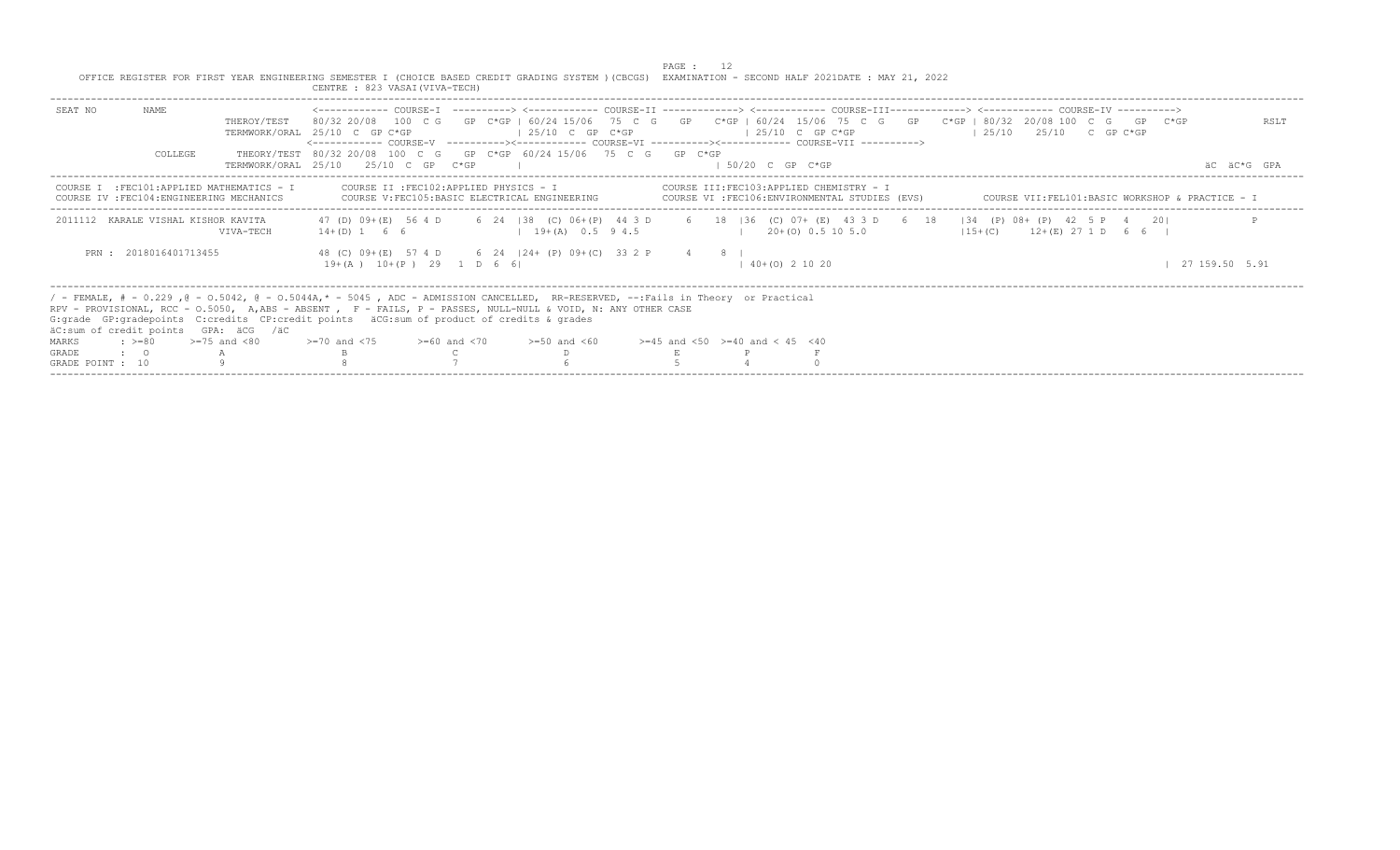|                                         |                       |                                                                                         | OFFICE REGISTER FOR FIRST YEAR ENGINEERING SEMESTER I (CHOICE BASED CREDIT GRADING SYSTEM ) (CBCGS) EXAMINATION - SECOND HALF 2021DATE : MAY 21, 2022<br>CENTRE : 890 L.R. TIWARI                                                                                                                                                                                                           |                                                                                                | PAGE : |                                           |                                         |  |                                                 |             |      |
|-----------------------------------------|-----------------------|-----------------------------------------------------------------------------------------|---------------------------------------------------------------------------------------------------------------------------------------------------------------------------------------------------------------------------------------------------------------------------------------------------------------------------------------------------------------------------------------------|------------------------------------------------------------------------------------------------|--------|-------------------------------------------|-----------------------------------------|--|-------------------------------------------------|-------------|------|
| SEAT NO                                 | NAME<br>COLLEGE       | THEROY/TEST                                                                             | 80/32 20/08 100 C G GP C*GP I 60/24 15/06 75 C G GP C*GP   60/24 15/06 75 C G GP C*GP   80/32 20/08 100 C G GP C*GP<br>TERMWORK/ORAL 25/10 C GP C*GP<br><------------ COURSE-V    ----------><-----------    COURSE-VI    -----------><----------    COURSE-VII    ----------><br>THEORY/TEST 80/32 20/08 100 C G GP C*GP 60/24 15/06 75 C G GP C*GP<br>TERMWORK/ORAL 25/10 25/10 C GP C*GP | $125/10$ C GP C*GP                                                                             |        | $125/10$ C GP C*GP<br>$1.50/20$ C GP C*GP |                                         |  | $125/10$ $25/10$ C GP C*GP                      | AC AC*G GPA | RSLT |
|                                         |                       | COURSE I : FEC101: APPLIED MATHEMATICS - I<br>COURSE IV : FEC104: ENGINEERING MECHANICS | COURSE II : FEC102: APPLIED PHYSICS - I                                                                                                                                                                                                                                                                                                                                                     | COURSE V: FEC105: BASIC ELECTRICAL ENGINEERING COURSE VI : FEC106: ENVIRONMENTAL STUDIES (EVS) |        |                                           | COURSE III:FEC103:APPLIED CHEMISTRY - I |  | COURSE VII:FEL101:BASIC WORKSHOP & PRACTICE - I |             |      |
| 2011119 SAMANT SOHAM KIRAN MANISHA      |                       | L.R.TTWART                                                                              | 05F(F) 08E(P) -- ---- -- --  08F(F) 07E(E) -- ---- -- --  26E(P) 06+(P) 32 3 P 4 12  15F(F) 08+(P) -- ---- -- --                                                                                                                                                                                                                                                                            | $21+(0)$ 1 10 10 $10+5$ 1 21+(0) 0.5 10 5.0 $10+19+(A)$ 0.5 9 4.5                              |        |                                           |                                         |  | $18 + (B)$ $16 + (C)$ 34 1 C 7 7 1              |             |      |
|                                         | PRN: 2018016400921631 |                                                                                         | 19+(A) 16+(C) 35 1 B 8 8                                                                                                                                                                                                                                                                                                                                                                    | $20F(F)$ $00F(F)$ -- --- -- --  38E (C) $09+(C)$ 47 2 C 7 14                                   |        | $142+(0)21020$                            |                                         |  |                                                 | $1180.50 -$ |      |
|                                         |                       | äC:sum of credit points GPA: äCG /äC                                                    | / - FEMALE, # - 0.229, @ - 0.5042, @ - 0.5044A,* - 5045, ADC - ADMISSION CANCELLED, RR-RESERVED, --:Fails in Theory or Practical<br>RPV - PROVISIONAL, RCC - 0.5050, A,ABS - ABSENT , F - FAILS, P - PASSES, NULL-NULL & VOID, N: ANY OTHER CASE<br>G: grade GP: gradepoints C: credits CP: credit points äCG: sum of product of credits & grades                                           |                                                                                                |        |                                           |                                         |  |                                                 |             |      |
| $\Rightarrow$ $\Rightarrow$ 80<br>MARKS |                       | $>=75$ and $<80$                                                                        | $> = 70$ and $< 75$ $> = 60$ and $< 70$ $> = 50$ and $< 60$ $> = 45$ and $< 50$ $> = 40$ and $< 45$ $< 40$                                                                                                                                                                                                                                                                                  |                                                                                                |        |                                           |                                         |  |                                                 |             |      |
| GRADE<br>$\cdot$ $\cdot$ 0              |                       |                                                                                         |                                                                                                                                                                                                                                                                                                                                                                                             |                                                                                                |        |                                           |                                         |  |                                                 |             |      |
| GRADE POINT : 10                        |                       |                                                                                         |                                                                                                                                                                                                                                                                                                                                                                                             |                                                                                                |        |                                           |                                         |  |                                                 |             |      |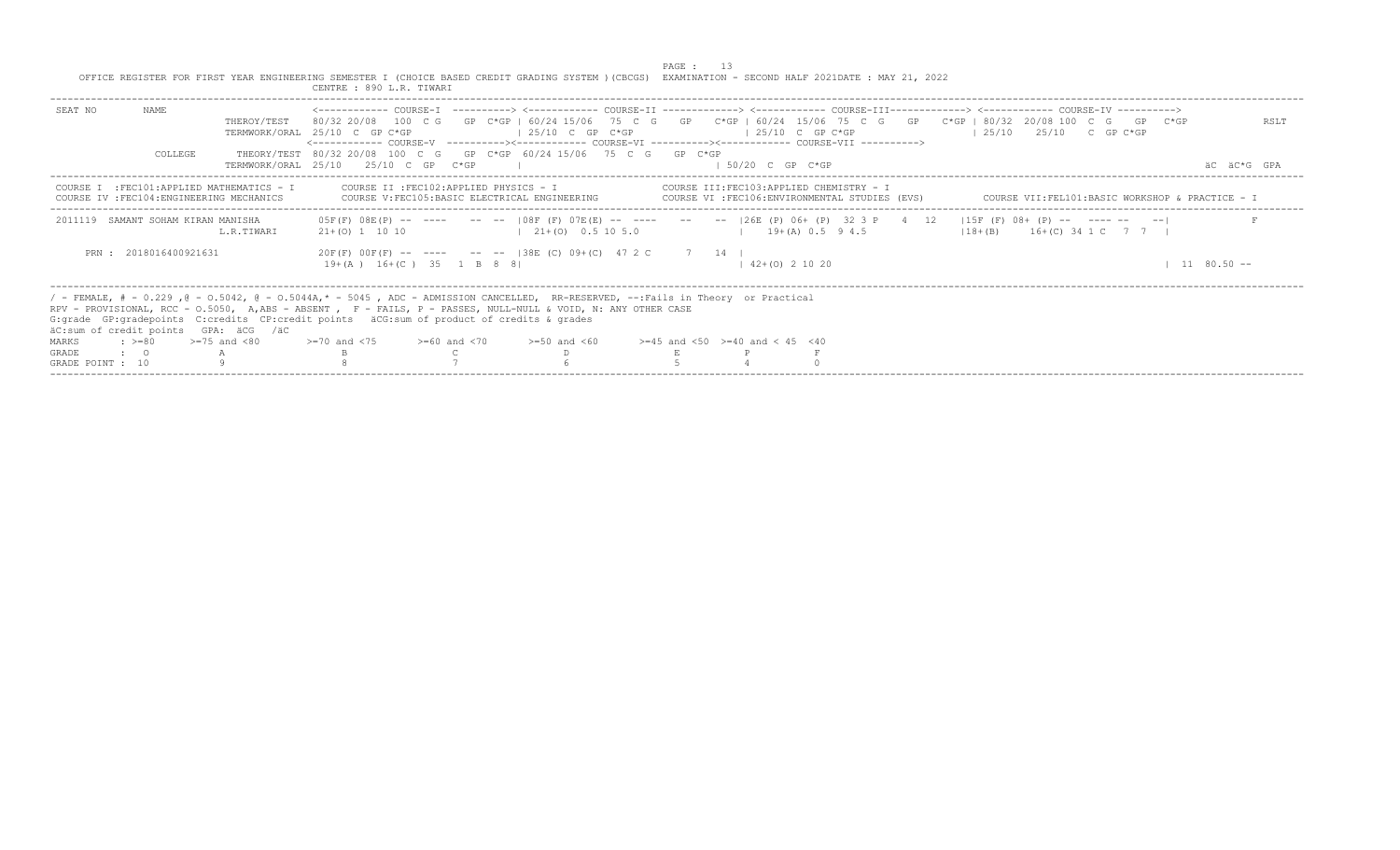|                                                                                                                                                                                                                                                                                                                                                                                                                                                                 |                  | OFFICE REGISTER FOR FIRST YEAR ENGINEERING SEMESTER I (CHOICE BASED CREDIT GRADING SYSTEM ) (CBCGS) EXAMINATION - SECOND HALF 2021DATE : MAY 21, 2022<br>CENTRE : 944 AIISET |                    | PAGE: 14 |        |                                          |                                                                                            |                                                                                                                                                                                                                                                                                                          |               |
|-----------------------------------------------------------------------------------------------------------------------------------------------------------------------------------------------------------------------------------------------------------------------------------------------------------------------------------------------------------------------------------------------------------------------------------------------------------------|------------------|------------------------------------------------------------------------------------------------------------------------------------------------------------------------------|--------------------|----------|--------|------------------------------------------|--------------------------------------------------------------------------------------------|----------------------------------------------------------------------------------------------------------------------------------------------------------------------------------------------------------------------------------------------------------------------------------------------------------|---------------|
| SEAT NO<br>NAME                                                                                                                                                                                                                                                                                                                                                                                                                                                 | THEROY/TEST      | TERMWORK/ORAL 25/10 C GP C*GP<br><------------ COURSE-V ----------><----------- COURSE-VI ----------><----------- COURSE-VII ----------->                                    | $125/10$ C GP C*GP |          |        | $125/10$ C GP C*GP                       |                                                                                            | <------------ COURSE-I ----------> <------------ COURSE-II -------------> <------------ COURSE-III-------------> <----------- COURSE-IV ----------><br>80/32 20/08 100 C G GP C*GP   60/24 15/06 75 C G GP C*GP   60/24 15/06 75 C G GP C*GP   80/32 20/08 100 C G GP C*GP<br>$125/10$ $25/10$ C GP C*GP | RSLT          |
| COLLEGE                                                                                                                                                                                                                                                                                                                                                                                                                                                         |                  | THEORY/TEST 80/32 20/08 100 C G GP C*GP 60/24 15/06 75 C G GP C*GP<br>TERMWORK/ORAL 25/10 25/10 C GP C*GP                                                                    |                    |          |        | $\pm$ 50/20 C GP C*GP                    |                                                                                            |                                                                                                                                                                                                                                                                                                          | äC äC*G GPA   |
| COURSE I : FEC101: APPLIED MATHEMATICS - I<br>COURSE IV : FEC104: ENGINEERING MECHANICS                                                                                                                                                                                                                                                                                                                                                                         |                  | COURSE IT : FEC102: APPLIED PHYSICS - I<br>COURSE V: FEC105: BASIC ELECTRICAL ENGINEERING                                                                                    |                    |          |        |                                          | COURSE III:FEC103:APPLIED CHEMISTRY - I<br>COURSE VI : FEC106: ENVIRONMENTAL STUDIES (EVS) | COURSE VII:FEL101:BASIC WORKSHOP & PRACTICE - I                                                                                                                                                                                                                                                          |               |
| 2011110 SAYED FAIZAN SHAHID NAZIYA                                                                                                                                                                                                                                                                                                                                                                                                                              | AIISET           | $17+(C)$ 1 7 7 1 6 + (C) 0.5 7 3.5 1 21 + (O) 0.5 10 5.0                                                                                                                     |                    |          |        |                                          |                                                                                            | 37+(E) 10+(D) 47 4 E 5 20 124+ (P) 08+(D) 32 3 P 4 12 126+ (P) 07+ (E) 33 3 P 4 12 132+ (P) 13+ (C) 45 5 E 5 251<br>$17+(C)$ 15+(C) 32 1 C 7 7                                                                                                                                                           |               |
| PRN: 2018016401720037                                                                                                                                                                                                                                                                                                                                                                                                                                           |                  | 42 (D) 10+(D) 52 4 D 6 24   25+ (P) 10+ (C) 35 2 E<br>$22+(0)$ $22+(0)$ $44$ 1 0 10 10                                                                                       |                    |          | 5 10 1 | $\vert$ 28+(D) 2 6 12                    |                                                                                            |                                                                                                                                                                                                                                                                                                          | 127147.505.46 |
| 2011111 SAYED FARZAN SHAHID NAZIYA                                                                                                                                                                                                                                                                                                                                                                                                                              | AIISET           | $19+(A)$ 1 9 9 $16+(C)$ 0.5 7 3.5                                                                                                                                            |                    |          |        | $1 \t20+ (0) \t0.5 \t10 \t5.0$           |                                                                                            | 37+(E) 08+(P) 45 4 E 5 20   24+ (P) 08+(D) 32 3 P 4 12   33 (D) 08+ (D) 41 3 D 6 18   50 (C) 10+ (D) 60 5 C 7 35 <br>$121+(0)$ $15+(C)$ 36 1 B 8 8 I                                                                                                                                                     |               |
| PRN: 2018016401720022                                                                                                                                                                                                                                                                                                                                                                                                                                           |                  | 42 (D) 11+(D) 53 4 D 6 24   25+ (P) 11+(B) 36 2 E 5 10  <br>$22+(0)$ $22+(0)$ $44$ 1 0 10 10                                                                                 |                    |          |        | $126+(D) 2612$                           |                                                                                            |                                                                                                                                                                                                                                                                                                          | 127166.506.17 |
| / - FEMALE, # - 0.229, @ - 0.5042, @ - 0.5044A,* - 5045, ADC - ADMISSION CANCELLED, RR-RESERVED, --:Fails in Theory or Practical<br>RPV - PROVISIONAL, RCC - 0.5050, A,ABS - ABSENT , F - FAILS, P - PASSES, NULL-NULL & VOID, N: ANY OTHER CASE<br>G: grade GP: gradepoints C: credits CP: credit points äCG: sum of product of credits & grades<br>äC:sum of credit points GPA: äCG /äC<br>$: >=80$<br>MARKS<br><b>GRADE</b><br>$\cdot$ 0<br>GRADE POINT : 10 | $>=75$ and $<80$ | $>=70$ and $<75$ $>=60$ and $<70$                                                                                                                                            | $>=50$ and $<60$   |          |        | $>=45$ and $<50$ $>=40$ and $< 45$ $<40$ |                                                                                            |                                                                                                                                                                                                                                                                                                          |               |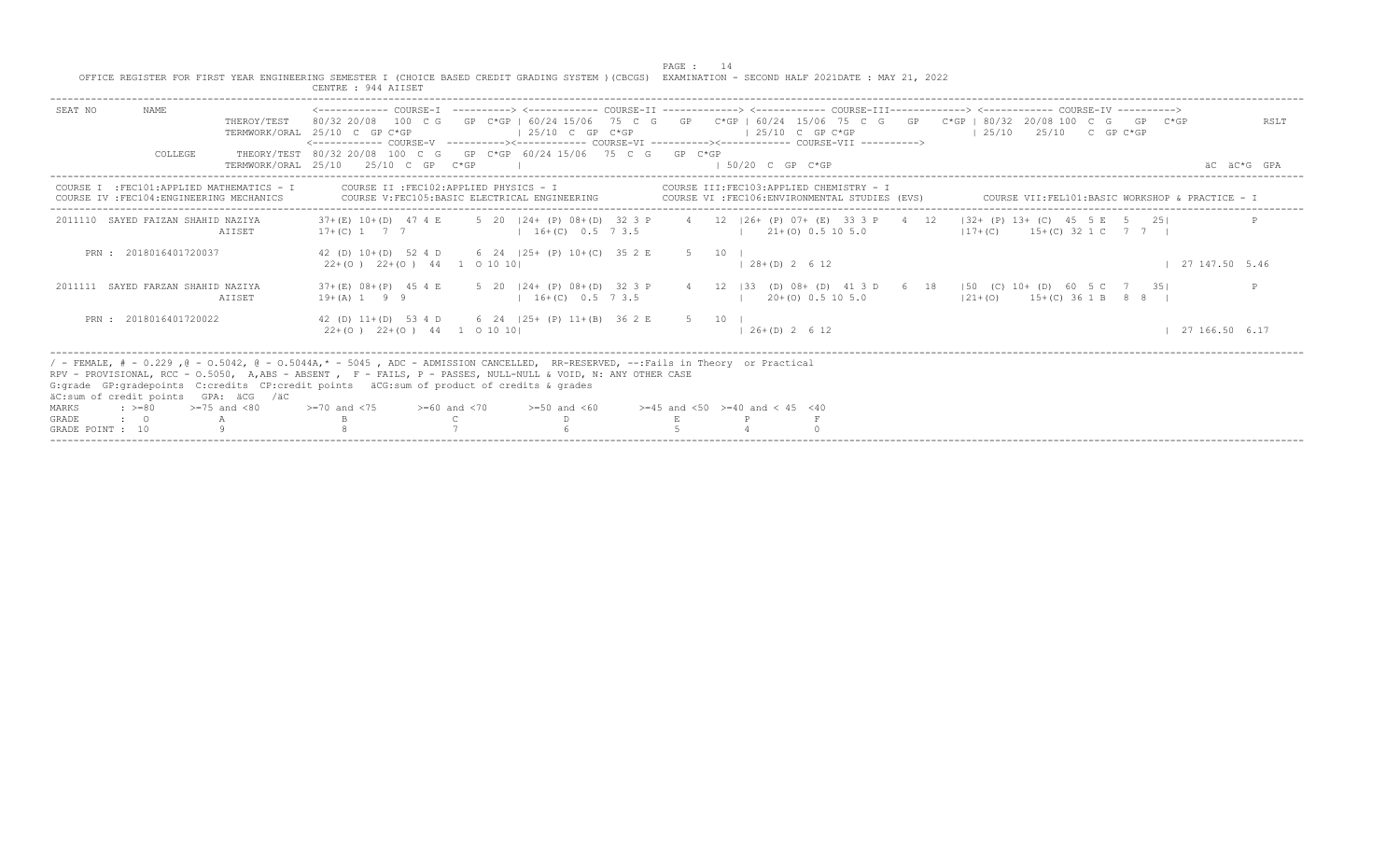|                                           |                                                                                  |                     | OFFICE REGISTER FOR FIRST YEAR ENGINEERING SEMESTER I (CHOICE BASED CREDIT GRADING SYSTEM ) (CBCGS) EXAMINATION - SECOND HALF 2021DATE : MAY 21, 2022<br>CENTRE : 948 BRHCET                                                                                                                                                                                                                                                                                                         |                                                                                               | PAGE : |                     |                                                                                            |                                                 |  |                  |  |
|-------------------------------------------|----------------------------------------------------------------------------------|---------------------|--------------------------------------------------------------------------------------------------------------------------------------------------------------------------------------------------------------------------------------------------------------------------------------------------------------------------------------------------------------------------------------------------------------------------------------------------------------------------------------|-----------------------------------------------------------------------------------------------|--------|---------------------|--------------------------------------------------------------------------------------------|-------------------------------------------------|--|------------------|--|
| SEAT NO                                   | NAME<br>COLLEGE                                                                  | THEROY/TEST         | 80/32 20/08 100 C G GP C*GP I 60/24 15/06 75 C G GP C*GP   60/24 15/06 75 C G GP C*GP   80/32 20/08 100 C G GP C*GP<br>TERMWORK/ORAL 25/10 C GP C*GP<br><------------ COURSE-V ----------><----------- COURSE-VI ----------><----------- COURSE-VII -----------><br>THEORY/TEST 80/32 20/08 100 C G GP C*GP 60/24 15/06 75 C G GP C*GP                                                                                                                                               | $125/10$ C GP C*GP                                                                            |        |                     | $125/10$ C GP C*GP                                                                         | $125/10$ $25/10$ C GP C*GP                      |  | RSLT             |  |
|                                           |                                                                                  | TERMWORK/ORAL 25/10 | $25/10$ C GP $C*GP$                                                                                                                                                                                                                                                                                                                                                                                                                                                                  |                                                                                               |        | $1.50/20$ C GP C*GP |                                                                                            |                                                 |  | AC AC*G GPA      |  |
| COURSE.                                   | I : FEC101: APPLIED MATHEMATICS - I<br>COURSE IV : FEC104: ENGINEERING MECHANICS |                     | COURSE II : FEC102: APPLIED PHYSICS - I<br>COURSE V: FEC105: BASIC ELECTRICAL ENGINEERING                                                                                                                                                                                                                                                                                                                                                                                            |                                                                                               |        |                     | COURSE III:FEC103:APPLIED CHEMISTRY - I<br>COURSE VI : FEC106: ENVIRONMENTAL STUDIES (EVS) | COURSE VII:FEL101:BASIC WORKSHOP & PRACTICE - I |  |                  |  |
| 2011105                                   | SAYSAMINDER RAJDEEP DEEPAK BHART                                                 | <b>BRHCET</b>       | 16F(F) 08+(P) -- ---- -- --  51+ (O) 06+(P) 57 3 A 9 27  46+ (A) 06+ (P) 52 3 C 7 21  71+ (O) 08+ (P) 79 5 A 9 45 <br>$19 + (A)$ 1 9 9                                                                                                                                                                                                                                                                                                                                               | $1 \quad 16 + (C) \quad 0.5 \quad 7 \quad 3.5$ $1 \quad 16 + (C) \quad 0.5 \quad 7 \quad 3.5$ |        |                     |                                                                                            | $115+(C)$ 15+(C) 30 1 C 7 7 1                   |  |                  |  |
|                                           | PRN: 2018016401520333                                                            |                     | 80+(O) 08+(P) 88 4 0 10 40   26+ (P) 08+(D) 34 2 E 5 10  <br>$21+ (0)$ 19+(A) 40 1 0 10 10                                                                                                                                                                                                                                                                                                                                                                                           |                                                                                               |        | $35+(B)$ 2 8 16     |                                                                                            |                                                 |  | $23, 192, 00$ -- |  |
| MARKS<br><b>GRADE</b><br>GRADE POINT : 10 | äC:sum of credit points GPA: äCG /äC<br>$: z = 80$                               |                     | / - FEMALE, # - 0.229, @ - 0.5042, @ - 0.5044A,* - 5045, ADC - ADMISSION CANCELLED, RR-RESERVED, --:Fails in Theory or Practical<br>RPV - PROVISIONAL, RCC - 0.5050, A,ABS - ABSENT , F - FAILS, P - PASSES, NULL-NULL & VOID, N: ANY OTHER CASE<br>G: grade GP: gradepoints C: credits CP: credit points äCG: sum of product of credits & grades<br>>=75 and <80             >=70 and <75           >=60 and <70           >=50 and <60          >=45 and <50   >=40 and < 45   <40 |                                                                                               |        |                     |                                                                                            |                                                 |  |                  |  |

-----------------------------------------------------------------------------------------------------------------------------------------------------------------------------------------------------------------------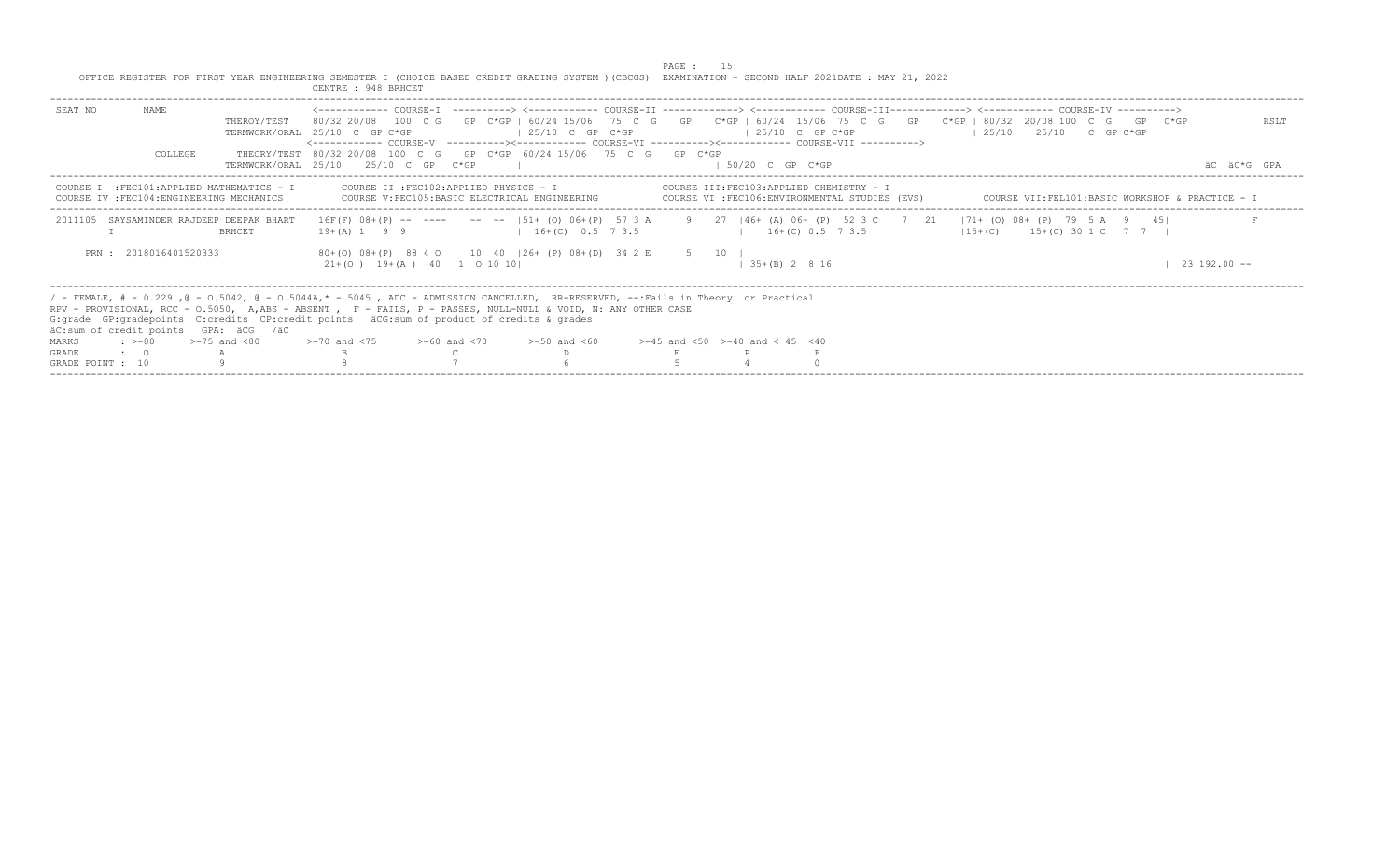|                  |                       |                                                                                         | OFFICE REGISTER FOR FIRST YEAR ENGINEERING SEMESTER I (CHOICE BASED CREDIT GRADING SYSTEM ) (CBCGS) EXAMINATION - SECOND HALF 2021DATE : MAY 21, 2022<br>CENTRE : 990 VISHWANIKETAN                                                                                                                                                                                                                                                                                                                         |                    | PAGE : |                                                                                            |                |  |                                                 |  |                |
|------------------|-----------------------|-----------------------------------------------------------------------------------------|-------------------------------------------------------------------------------------------------------------------------------------------------------------------------------------------------------------------------------------------------------------------------------------------------------------------------------------------------------------------------------------------------------------------------------------------------------------------------------------------------------------|--------------------|--------|--------------------------------------------------------------------------------------------|----------------|--|-------------------------------------------------|--|----------------|
| SEAT NO          | NAME<br>COLLEGE       | THEROY/TEST                                                                             | <------------ COURSE-T ----------> <----------- COURSE-TT -------------> <------------ COURSE-TTT------------> <------------ COURSE-TV -----------><br>80/32 20/08 100 C G GP C*GP I 60/24 15/06 75 C G GP C*GP   60/24 15/06 75 C G GP C*GP   80/32 20/08 100 C G GP C*GP<br>TERMWORK/ORAL 25/10 C GP C*GP<br><------------ COURSE-V    ----------><-----------    COURSE-VI    -----------><----------    COURSE-VII    ----------><br>THEORY/TEST 80/32 20/08 100 C G GP C*GP 60/24 15/06 75 C G GP C*GP | $125/10$ C GP C*GP |        | $125/10$ C GP C*GP                                                                         |                |  | $125/10$ $25/10$ C GP C*GP                      |  | RSLT           |
|                  |                       |                                                                                         | TERMWORK/ORAL 25/10 25/10 C GP C*GP                                                                                                                                                                                                                                                                                                                                                                                                                                                                         |                    |        | $1.50/20$ C GP C*GP                                                                        |                |  |                                                 |  | AC AC*G GPA    |
|                  |                       | COURSE I : FEC101: APPLIED MATHEMATICS - I<br>COURSE IV : FEC104: ENGINEERING MECHANICS | COURSE II : FEC102: APPLIED PHYSICS - I<br>COURSE V: FEC105: BASIC ELECTRICAL ENGINEERING                                                                                                                                                                                                                                                                                                                                                                                                                   |                    |        | COURSE III:FEC103:APPLIED CHEMISTRY - I<br>COURSE VI : FEC106: ENVIRONMENTAL STUDIES (EVS) |                |  | COURSE VII:FEL101:BASIC WORKSHOP & PRACTICE - I |  |                |
|                  |                       | 2011114 PRATAPURE AJINKYA ANKUSH MEERA<br><b>VISHWANIKE</b>                             | 37 (E) 08+ (P) 45 4 E 5 20   24+ (P) 07+ (E) 31 3 P 4 12   48+ (O) 07+ (E) 55 3 B 8 24   32+ (P) 09+ (E) 41 5 P 4 20 <br>$13+(D)$ 1 6 6                                                                                                                                                                                                                                                                                                                                                                     | $16+(C)$ 0.5 7 3.5 |        | $120+(0)0.5105.0$                                                                          |                |  | $11 + (P)$ $13 + (D)$ $24$ 1 E 5 5 H            |  |                |
|                  | PRN: 2018016400705815 |                                                                                         | $41+(D)$ $13+(C)$ 54 4 D 6 24   24 + (P) 06 + (P) 30 2 P 4 8  <br>$11+(P)$ $16+(C)$ 27 1 D 6 6                                                                                                                                                                                                                                                                                                                                                                                                              |                    |        |                                                                                            | $136+(B) 2816$ |  |                                                 |  | 27 149.50 5.54 |
|                  |                       | äC:sum of credit points GPA: äCG /äC                                                    | / - FEMALE, # - 0.229, @ - 0.5042, @ - 0.5044A,* - 5045, ADC - ADMISSION CANCELLED, RR-RESERVED, --:Fails in Theory or Practical<br>RPV - PROVISIONAL, RCC - 0.5050, A,ABS - ABSENT , F - FAILS, P - PASSES, NULL-NULL & VOID, N: ANY OTHER CASE<br>G: grade GP: gradepoints C: credits CP: credit points äCG: sum of product of credits & grades                                                                                                                                                           |                    |        |                                                                                            |                |  |                                                 |  |                |
| MARKS            | $: >=80$              | $>=75$ and $<80$                                                                        | $>1$ 20 and $<$ 75 $>$ $>160$ and $<$ 70 $>$ $>150$ and $<$ 60 $>$ $>145$ and $<$ 50 $>$ $=$ 40 and $<$ 45 $<$ 40                                                                                                                                                                                                                                                                                                                                                                                           |                    |        |                                                                                            |                |  |                                                 |  |                |
| GRADE            | $\cdot$ 0             |                                                                                         |                                                                                                                                                                                                                                                                                                                                                                                                                                                                                                             |                    |        |                                                                                            |                |  |                                                 |  |                |
| GRADE POINT : 10 |                       |                                                                                         |                                                                                                                                                                                                                                                                                                                                                                                                                                                                                                             |                    |        |                                                                                            |                |  |                                                 |  |                |